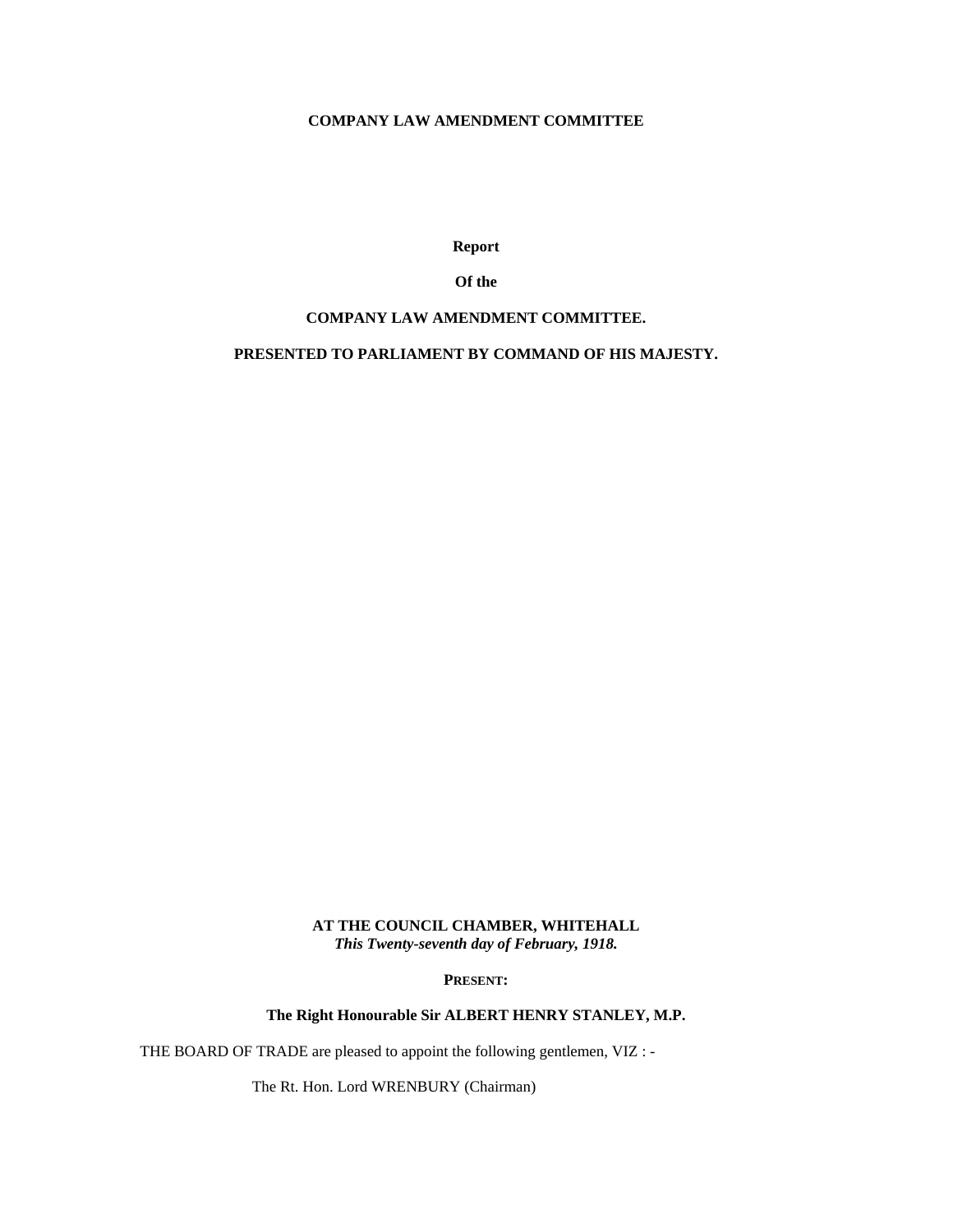Mr. ARTHUR S. COMYNS CARR. Sir FRANK CRISP, Bart. Mr. GEORGE WELSH CURRIE, M.P. Mr. FRANK GORE-BROWNE, K.C. Mr. JAMES MARTIN. The Hon. ALGERNON H. MILLS. Mr. RICHARD DAVID MUIR. Mr. CHRISTOPHER T. NEEDHAM, M.P. Mr. HENRY A. PAYNE, C.B. Sir OWEN PHILIPPS, K.C.M.G., M.P. Sir WILLIAM PLENDER, G.B.E. Mr. OWEN C. QUEKETT. Mr. ANDREW WILSON TAIT.

to be a Committee to enquire what amendments are expedient in the Companies Acts 1908-17, particularly having regard to circumstances arising out of the War and of the developments likely to arise on its conclusion, and to report to the Board of Trade and to the Ministry of Reconstruction.

 The Board are further pleased to appoint Mr. W. W. Coombs, M.B.E., to be Secretary to the Committee.

(Signed) A. H. STANLEY.

Mr. J. A. Torrens-Johnson was, on the  $6<sup>th</sup>$  June, 1918, appointed an additional member of the Committee owing to the illness of Mr. O. C. Quekett.

# **REPORT OF THE COMMITTEE UPON THE AMENDMENT OF THE LAW UNDER THE COMPANIES ACTS, 1908 TO 1917.**

To the Rt. Hon. Sir ALBERT H. STANLEY, M.P., President of the Board of Trade,

And to the Rt. Hon. C. ADDISON, M.D., M.P., Minister of Reconstruction.

1. On the  $27<sup>th</sup>$  February, 1918, the Board of Trade were pleased to appoint a Committee "to enquire" what amendments are expedient in the Companies Acts 1908 to 1917, particularly having regard to circumstances arising out of war and of the developments likely to arise on its conclusion, and to report to the Board of Trade and to the Ministry of Reconstruction." In accordance with the terms of our reference we have made a detailed enquiry into a number of questions which appeared to us relevant in this matter, and now report as follows:-

2. We issued in the first instance a number of questions to selected persons and bodies of persons competent to assist us in the matter. These included persons conversant with banking, commerce, law, shipping, accountancy, and the Stock Exchange. We received from them replies, all of which we have taken into consideration. Evidence has been given before us orally by 17 witnesses, whose names are given in the Schedule.

#### **FOREIGN CAPITAL.**

3. The question which lay in the forefront of our investigations and to which we attributed prime importance was that of the employment of foreign capital in British industries.

4. The preliminary question whether it is desirable that foreign capital should be freely attracted to this country is one upon which there was little, if any, difference of opinion. The maintenance of London as the financial centre of the world is of the first importance for the well-being of the Empire; anything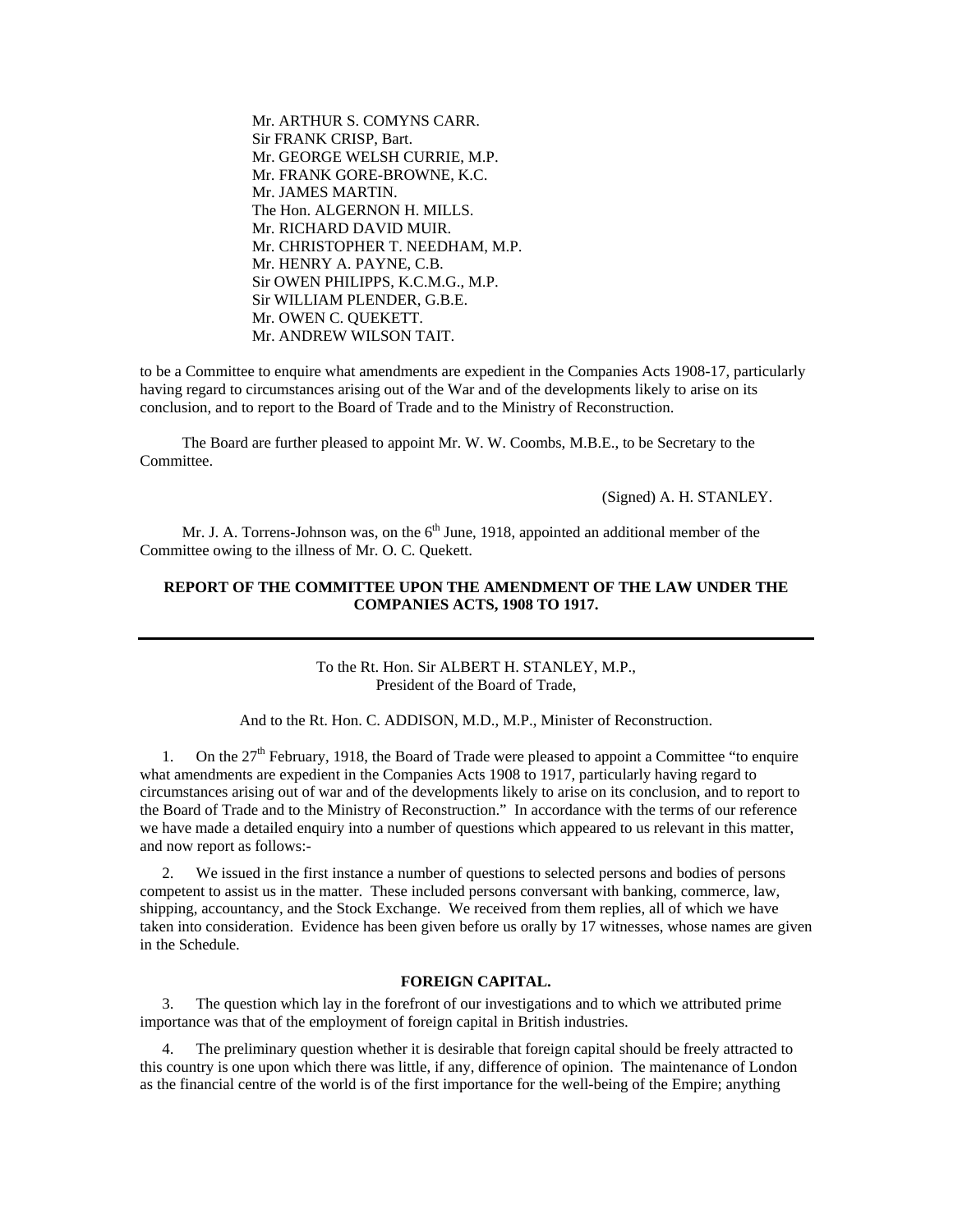which would impede or restrict the free flow of capital to the United Kingdom would in itself be prejudicial to Imperial interests, and any legislation which would tend to impede or restrict the free flow of capital here by imposing restrictions or creating impediments ought to be jealously watched, lest in the endeavour to prevent what has come to be called "peaceful penetration" the normal course of commercial development should be arrested.

5. It is to be borne in mind that at the conclusion of the war-if it should be concluded upon such terms as we hope and anticipate-there is no probability that the countries which are now the enemies of the Allies will be those which will be in possession of capital looking for external employment. Outside the countries of the Allies it may be said, speaking generally and subject to exceptions of no great moment, that Europe will have little surplus capital to invest. The foreign capital which we have to contemplate will be capital flowing not from the Central Empires of Europe, but from other parts of the world, of which America may be the chief. To impose restrictions upon the influx of capital, aimed at our present enemies, with the result of deterring the flow of capital from (say) America, would be a policy highly injurious to the economic recovery and renewed prosperity of this country after the war. For these reasons we are of opinion that in all amendments of the law falling within the scope of our reference the expediency of the attraction of foreign capital should be steadily borne in mind, and anything which would have a restrictive or deterrent effect should, as far as possible, be avoided.

At the root of the whole matter with which we are here concerned lies a question which is not one of company law amendment at all, but one of high political and economic policy. The alien may come here to trade in any one of three characters. He may come as an individual; he may come in conjunction with others as a firm; or he may come in the form of a corporation. The fundamental question is whether in any one of these cases he ought or ought not to enjoy the same commercial freedom as the British subject British-born; and, further, whether, if some aliens ought to come freely, other aliens who are now our enemies ought to have the same facilities. It does not fall within our province to enquire whether the traditional policy of this country to admit and welcome all who seek our shores and submit themselves loyally to our laws ought, in the case of some and what aliens, to be revised; whether any and what restrictions ought to be imposed upon the alien who, in any one of these three characters, seeks to come here; or whether discrimination ought to be made between and alien of one nationality and an alien of another. That is a question of high political and economic policy which it is not for us to determine. The question of naturalised British subject as distinguished from British subject British-born is, again, beyond our sphere. We may probably assume that, as regards aliens generally, there is no intention to change the traditional policy of the country, and that we have to enquire whether-that being so-any amendment of the law of joint stock companies is expedient having regard to circumstances arising out of the war. But, as regards aliens who are now our enemies, it may be that the British Empire may adopt the policy that a special stigma ought to be attached to the German and that neither as an individual, nor as a firm, nor as a corporation ought he, for a time at any rate, to be admitted to commercial fellowship or to any fellowship with the civilised nations of the world. The existence of these questions has greatly increased the difficulty of our task, for until the policy is know, it is not possible to say how the Companies Acts should be amended to give effect to it. Is has thus become necessary for us to indicate our conclusions in alternative form according as the policy adopted in these respects is one or another.

7. From the evidence before us and from deductions to be drawn from some recent legislation, we recognise that there exists (in some quarters at any rate) a desire-probably a strong desire-to ascertain and record the extent to which aliens are active in commerce here. The legislation to which we refer is such as: (1) the Registration of Business Names Act, 1916 (which, although originating as a projected measure long before the war, yet was pressed forward as a war measure because disclosure of nationality was, as a consequence of the war, made a prominent characteristic); (2) the Companies (Foreign Interests) Act, 1917, whose purpose was to prevent the elimination from articles of association of provisions restricting the amount of capital which might be held by aliens; (3) the Companies (Particulars as to Directors) Act, 1917, whose effect was, amongst other things, to enforce disclosure of the nationality of directors; (4) the British Ships (Transfer Restriction) Acts of 1915 and 1916, which rendered void any transfer not approved by the Board of Trade of any share of a ship or even any mortgage of a share of a ship to a person not qualified to own a British ship or to a "foreign controlled company"; and (5) the Non-Ferrous Metal Industry Act, 1918, which we shall have to consider further when we come to the case of companies engaged in "key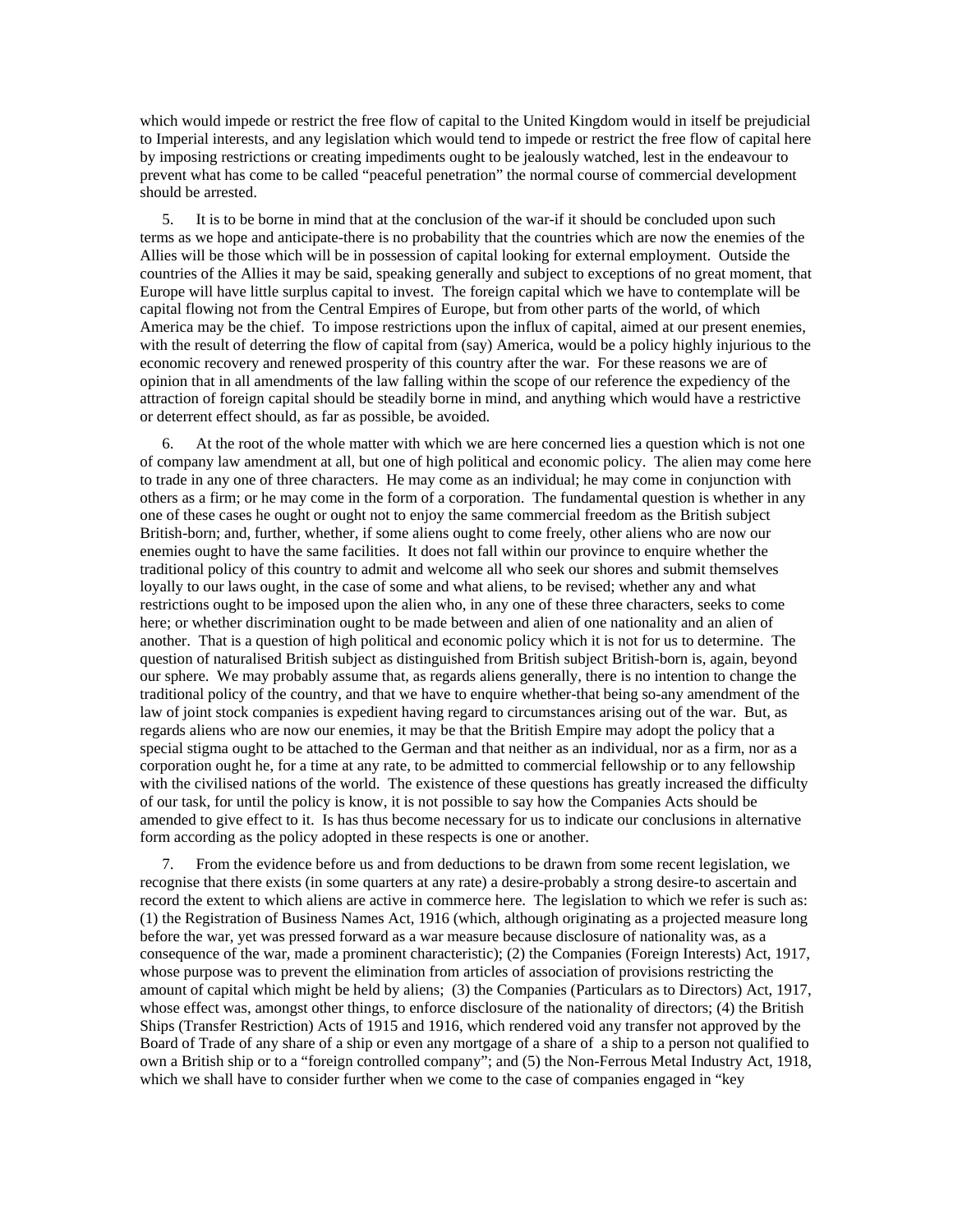industries." Of these Acts, Nos. (4) and (5) were limited in time with reference to the continuance of the war, but Nos.  $(1)$ ,  $(2)$  and  $(3)$  were not.

 In April, 1916, the Committee appointed by the Board of Trade to investigate the general question of trade relations after the war reported against imposing restrictions upon aliens becoming shareholders in British corporations but in favour of "definite information as to the nationality of the shareholders in every British company." The following is a quotation from paragraph (2) of the Report:--

"We think, therefore, that it would not be well to use the two-edged weapon of restriction, especially in view of the fact that after the war it will be unwise to discourage foreign capital from coming freely to this country. But we think it desirable that the Government should be provided with definite information as to the nationality of the shareholders in every British company. We therefore recommend that every limited company should henceforth be required to include in its annual return to Somerset House a statement of the amount of its stock or shares held by or on behalf of aliens, together with a statement of their nationality."

The Committee, however, did not go on to state how the information as to nationality was to be secured.

 On the other hand, Lord Balfour of Burleigh's Committee in December, 1917 (*see* Cd. 9035, paragraph 154) discouraged any attempt to secure this information.

 Many of those who have made written replies to our questions, or who have given evidence before us, have expressed opinions in favour of disclosure of nationality by all shareholders and in some cases of limitation of the proportion which aliens may hold of the share capital of a company. Others, on the contrary, are impressed with the mischief which may result from restrictions whose tendency will be to deter the influx of foreign capital. In the recommendations which follow in this report we have sought to bear steadily in mind the considerations on the one side and on the other to which we have directed attentions. We have not hesitated to express our own opinion as to the way in which, we have directed attention. We have not hesitated to express our own opinion as to the way in which, in our judgment, the balance falls, but inasmuch as it is for the Legislature to determine whether the policy of complete commercial freedom, or that of alien restriction generally, or alien restriction as regards certain aliens, is to be preferred we have indicated what in each of these alternatives are the amendments of the law of Joint Stock Companies which we think should be adopted.

### **ALIEN SHAREHOLDERS**

8. If Foreign Capital is to be attached here it follows that, so far as such capital is invested in or utilised for the industries of Joint Stock Companies, it must be represented either by shares in such companies or by debentures representing indebtedness by them, and that its employment must be controlled by Boards of Directors appointed from time to time by the owners of the invested capital. The question, therefore, is whether restrictions ought to be imposed upon the extent to which the control of the company shall be allowed to reside in aliens, either by reason of their holding a majority of the shares, or of the debentures, or by reasons of their obtaining a majority upon the Board of Directors; and if so, how disclosure of their alien character is to be enforced.

9. Before dealing with this question it will be well to point out difficulties which present themselves in the way of securing disclosure of nationality and ensuring that aliens shall not command the control, assuming that it is desirable to prevent their doing so. The law of trusts is firmly established in this country. If A be the registered holder of a share, he is not necessarily the beneficial owner. He may be a trustee for B. To enact that the registered holder must be a British subject effects nothing. For B may be an alien and an enemy. Suppose, however, that you enact that A, when his share is allotted or transferred to him, shall make a declaration that he holds in his own right, or that he holds in trust for B, and that both A and B are British subjects. There is nothing to prevent the creation of a new trust the next day, under which C, an alien enemy, will be the person beneficially entitled. Further, at the earlier date (the date of allotment or transfer) the facts may be that A (a British subject) is trustee for B (a British subject), but that B (unknown to A) is a trustee for C, an alien enemy. The fact that B is trustee for C would be purposely withheld from A, and A's declaration that he was simply trustee for B would be perfectly true. To require that A should make a declaration at short intervals (say once a month), or that A, B, C, and so on, should all make declarations would be, of course, so harassing and so detrimental as to be as matter of business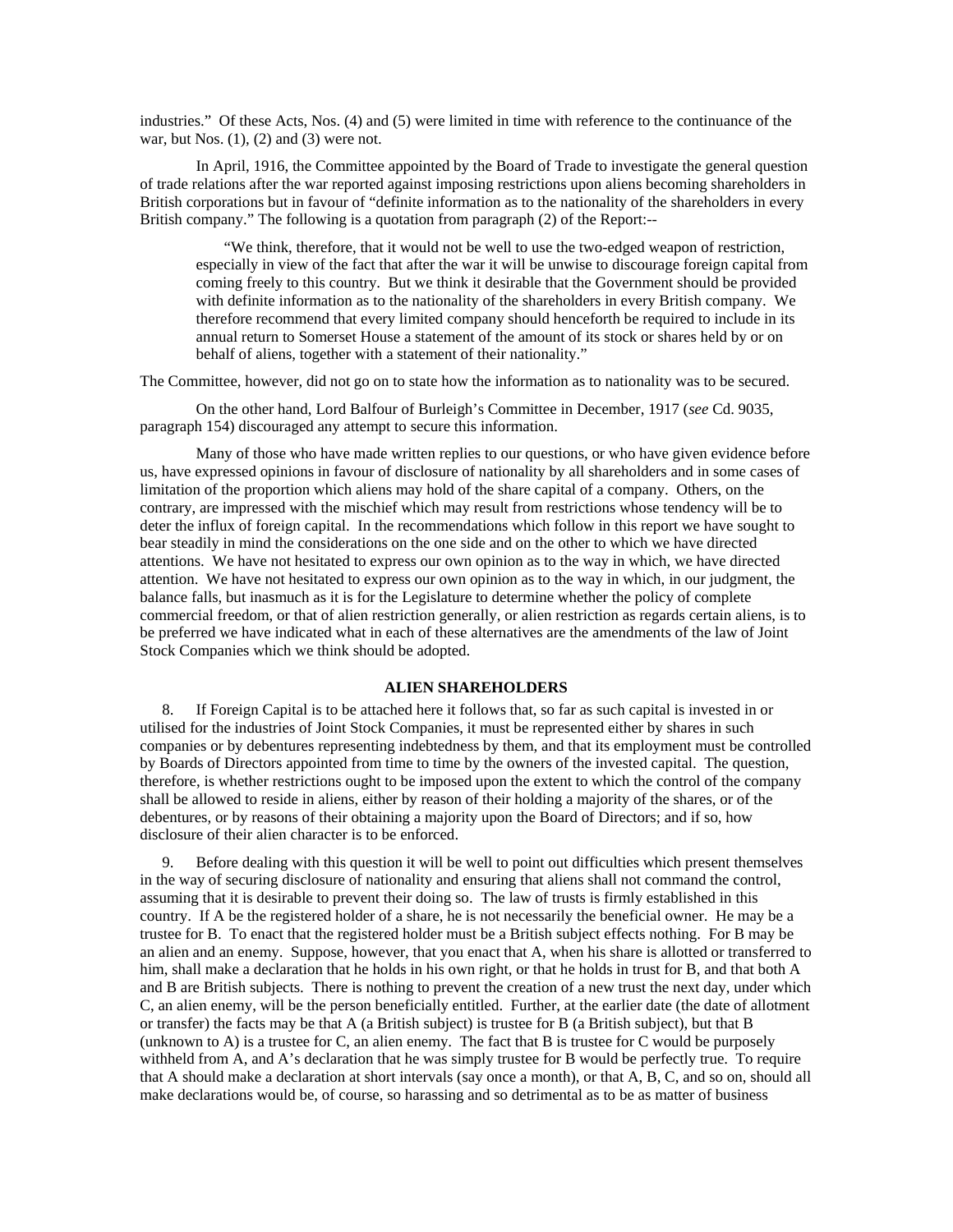impossible. The only effectual way of dealing with the matter would be by a provision that the share might be forfeited, or might be sold and the proceeds paid to the owner, if an alien should be or become beneficially entitled to or interested in the share. Such a provision does not in the general case comment itself to us as practical or desirable.

10. Similar difficulties arise in any endeavour to control the nationality of the Board of Directors. It is easy, of course, to ensure that they shall all be, or that a majority of them shall be British subjects. But there is no means of ensuring that their action shall not be controlled by aliens whose nationality is not disclosed.

11. Having pointed out these difficulties, we approach next the question of policy. Bearing in mind the sources from which, as indicated above, foreign capital may after the War be expected to come:-

- I. Is it desirable to legislate in the direction of forbidding the employment of Foreign Capital here in Joint Stock Companies unless some such provisions as the following are satisfied:- 1) That there shall be disclosure of the alien character of the foreign owner;
	-
	- 2) That not more than a certain proportion of the company's shares shall be held by aliens;
	- 3) that the Board, or a certain proportion of the Board, shall not be alien; and
- II. Is it desirable to discriminate between one alien and another, and to legislate in that direction in the case of certain aliens and not of others?

 In our answer to these questions we find it necessary to discriminate between different classes of companies, and we divide them into:-

*Class A.* – Companies generally not being companies within classes B and C.

*Class B.* – Companies owning British shipping: and

*Class C.* – Companies engaged in "key" industries

# **COMPANIES OF CLASS A.**

12. In the case of companies generally (Class A) we recommend that no restrictions at all be imposed. We think that, bearing in mind the sources from which an inflow of capital is to be anticipated and encouraged, the balance is largely in favour of the absence of restriction, even although it involves nondisclosure of alien ownership. If there are restrictions, there must be disclosure of alienage, and the requirement of such disclosure might be thought to imply a stigma which in the case of our friends would be injurious. We have elaborated below a scheme of enforcing disclosure if that policy seems to the Legislature to be right. It is necessarily detailed and laborious: it puts difficulties in the way of investment in English securities, whether by British subject or alien. It would supply no doubt to the Board of Trade useful information as to the extent of foreign investment in English industries. But the price paid for the advantage would, we think, be too great. It is, after all, if adopted a scheme which can be evaded, and must to render it effectual be supported by consequences which should be imposed upon evasion. Simplicity and the absence of possible legal pitfalls are essential to free commercial development. We think the true policy is complete freedom so far as the law of Joint Stock Companies is concerned. Our recommendations go the length of allowing complete freedom as to the nationality both of the corporators and of the Board. They would allow, for instance, American capitalists to come here and establish themselves as a British corporation in which all the corporators and all the directors were American, and so of every other nationality.

13. We would make no discrimination, so far as the law of Joint Stock Companies is concerned, between aliens of different nationality. For if there is to be such discrimination there must be the machinery of disclosure, involving as we think a deterrent effect, acting prejudicially in the case of all investors. This is, however, a large national question which, as we have said, it is not for us to decide. If any such discrimination were adopted we think that at any rate it should be limited to some short period, say three or five years after the conclusion of the war.

#### *Disclosure.*

14. We turn next to the contingency that the Legislature may upon the question which it is not for us to determine consider that alien restriction is the policy to be preferred: that legislation should follow the lines which we trace in the recent statutes to which we have referred. In this case we submit the following scheme as a possible means of giving effect to that policy.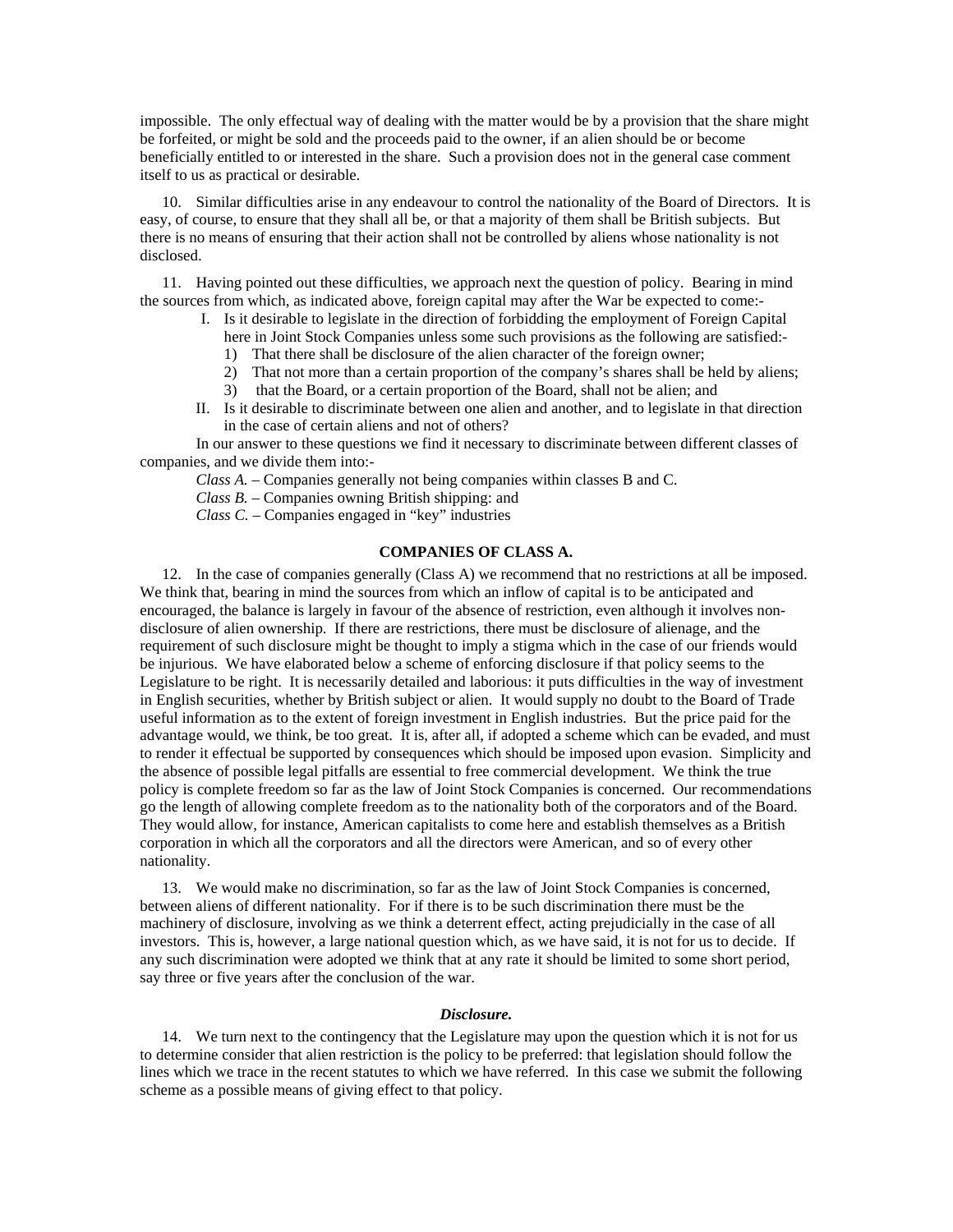15. For reasons already given it is not possible efficiently to ensure full disclosure, but the following suggestions would, in the absence of deliberate and intentional evasion (which would be quite possible), meet the point and in the large majority of cases would disclose the extent of alien interests and control:-

- *a)* Every allottee of shares upon allotment and every transferee upon transfer should be required to make a declaration disclosing his nationality and whether he is the beneficial owner of the shares, and, if not, for whom he is trustee, and what is the nationality of the beneficial owner, and should undertake within a limited time, after any change in the beneficial ownership, to communicate the new facts to the company. In default of compliance with the above, the shares should, at the option of the company, either (1) be liable to sale by the company and the holder be entitled only to the proceeds; or (2) be liable to forfeiture and the holder entitled to receive payment from the company of ten per cent. less than the market value of the share, or, if there be no market value, then ten per cent. less than the value at which the share would be taken for *ad valorem* stamp duty if it were the subject of transfer. In case the company made default in exercising its power the Board of Trade should be authorised to require the above sale to be made.
- *b)* Every director, upon coming into office, should be required to make a declaration disclosing his nationality and stating whether in his office he is wholly free from the control or influence of any alien, and if he is not so free stating by whose directions or under whose control or influence he is to act and what is the nationality of that person, and should undertake within a limited time after any change in the state of things to communicate the facts to the Board and procure a statement of the facts to be entered in the Board Minutes. Any breach of these obligations to be visited with a penalty which should be severe.
- *c)* The company should be required to enter in the register of members, against the name of every registered member, his nationality as disclosed by the declaration. In the case where the registered member is not the beneficial owner, the company should be required to record, not in the register but in another book, the nationality of the beneficial owner as disclosed by the declaration, and, as regards the latter book, to record the nationality of any new beneficial owner when and as disclosed by the registered member. These particulars should be required to be included in the annual list under Section 26 of the Act of 1908. That list would thus become not a list of members only but a list of members with the addition of beneficial owners. The company should, further, be required to add to the annual list a summary of the result as regards nationality, showing (1) as regards registered members, how many are British subjects and how many shares they hold, and how many are aliens and how many shares they hold, sub-dividing the number of the aliens and their holdings under their respective nationalities; and (2) as regards the registered members who are British subjects: *(a)* how many of them are the beneficial owners and how many shares they hold; and *(b)* as regards the rest, what are the nationalities and holdings of the beneficial owners.
- *d)* The particulars as to directors to be introduced into the annual list by enlargement of the requirements of Section 26(*l*) of the Act of 1908.
- *e)* Existing shareholders should be brought in by the machinery presently suggested in paragraph 33.

16. The clauses should be so worded as that it should not be necessary to disclose mortgages of shares. It is true that this opens a door to evasion; but it is necessary not to interfere with commercial freedom in procuring loans upon shares.

[Note – The above recommendations do not cover the case of a company influenced or controlled in fact by its debenture holders. The existence of bearer debentures would make it impossible to extend the obligation of disclosure to debentures. We do not see our way to suggest the discontinuance of bearer debentures.]

17. If this or some similar scheme were adopted, it would form the basis of any principle which might be accepted as regards alien holdings, *e.g.,* that aliens (of certain nationalities) should not hold shares at all, or should not hold more than a certain proportion, or that aliens (of whatever nationalities) should not so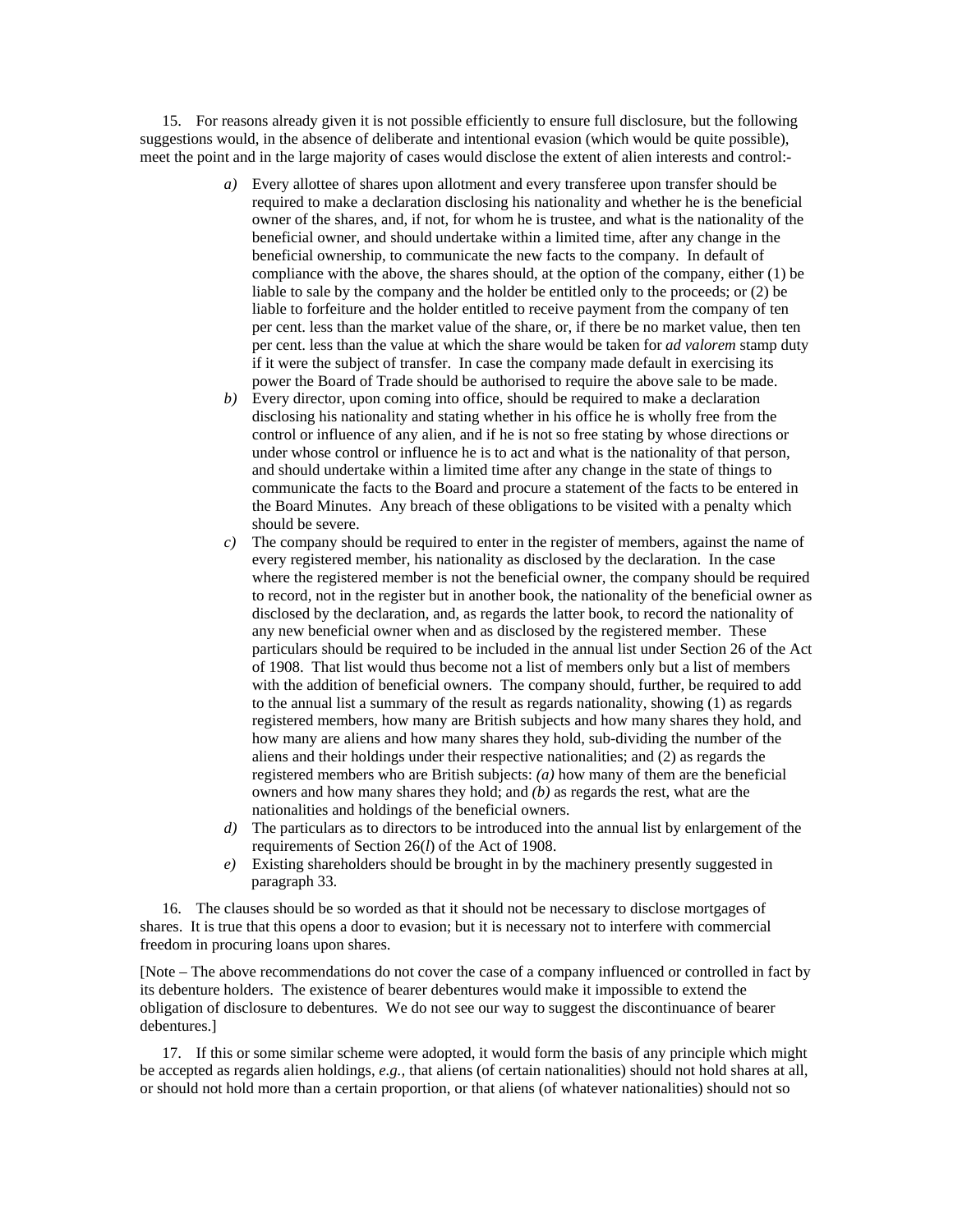hold, or that the directors or a majority of the directors should not be of alien (or some defined alien) nationality, or under alien control.

18. We have already pointed out that any scheme of disclosure can be evaded by concealing the identity of the ultimate beneficial owner and, consequently, concealing his nationality. Further, if our recommendation of complete freedom and no enforcement of disclosure of nationality is adopted, it is, of course, *à fortiori*, possible that alien (possibly enemy) corporations may be established here. A suggestion has been made before us which we think it desirable to detail. It would, we think, cover the difficulties arising from both these points. Nevertheless, for reasons which we will assign, we do not recommend it for adoption. The case is supposed of a corporation British in form but alien in fact, whose alien nationality is effectually concealed and whose commercial activities are prejudicial to national interests. It is a corporation, let us suppose, which is using the advantages of British corporate life in a manner injurious to the national interests of this country. It may be seeking to control "key" industries; it may be seeking to injure British trade and to further unfairly the interests of the trade of another country by "dumping" its goods; it may be seeking to make "corners" to the injury of British and the furtherance of alien interest, and so on. There ought, it is said, to exist the means of stopping this. The suggested means is as follows:-

 Establish a permanent commission framed something upon the model of the Railway Commission. The tribunal to consist of, say, five members, four commercial and one judicial – of whom the judicial member shall be president. The four members could either be permanent or selected from time to time from a panel. Give this tribunal jurisdiction to enquire *whether any corporation is by reason of the nationality of the corporators or of the persons interested in or carrying on or controlling the business of the corporation a company whose existence or commercial operations is or are for economic or political reasons injurious to the national interests of the British Empire or any part of the British Empire*, and if that be found to be the case to make an order to wind it up. The tribunal to be clothed with a very full discretion and to be entitled to act upon inferences reasonably drawn upon the principle that one of the parties before the Court knows all the real facts and has the means of displacing suspicion if suspicion arises, and that if he does not do so the Court is entitled to assume against him that suspicion based upon some reasonable grounds is well founded. The tribunal should be at liberty to infer who are the persons interested and what is their nationality from facts which justify an inference against them, although strict proof (which they could but do not supply) is wanting and the circumstances render it impossible for their adversary to give strict proof. The decision of the tribunal to be final and not subject to appeal.

19. If such a tribunal were constituted it would be essential to insure that it should not be capable of being used by one trader to injure the business of a rival trader (even though the rival be an alien) because rivalry in his business was injurious to his pocket. The words "for economic or political reasons" are intended to effect this. Further, it would be essential that access to the tribunal should be closely guarded as, for instance, that the right of application should be confined to the Attorney-General or any person interested who obtained the fiat of the Attorney-General.

20. But safeguard it how you will our opinion is that the existence of such a tribunal would so operate as a deterrent to the influx of foreign capital as that its possible utility in some future state of circumstances is not comparable as an advantage with the disadvantage which would result from the fact of its existence. Suppose that citizens of some foreign nation most friendly to Great Britain contemplated the establishment of a great industry in this country, they would naturally regard it as a possible contingency that friendly relations might unfortunately at some future time be disturbed, that "national interests" might require something at present unexpected but nevertheless possible, and that they might fall under the jurisdiction of this tribunal, and for this reason might abandon their project. We think that any such question had better be left to legislation which may be found to be appropriate when the particular case arises.

#### **CLASS B.-COMPANIES OWNING BRITISH SHIPPING**

21. The policy of the Merchant Shipping Act, 1894, as disclosed by ss. 1, 9 (v), 25, 28, 57, 69, 71 and 76, appears to be that British ships shall be owned only by natural-born British subjects or persons naturalized, &c., and although British Corporations are added by s. 1 (*d*), the inference is that the statute has overlooked the fact that a corporation, British by registration in this country, may in fact be alien in respect of the persons who are holders of or are beneficially interested in its shares. If the policy of the Act is such as we have stated it would in order to cover this point be necessary to amend the Act by adding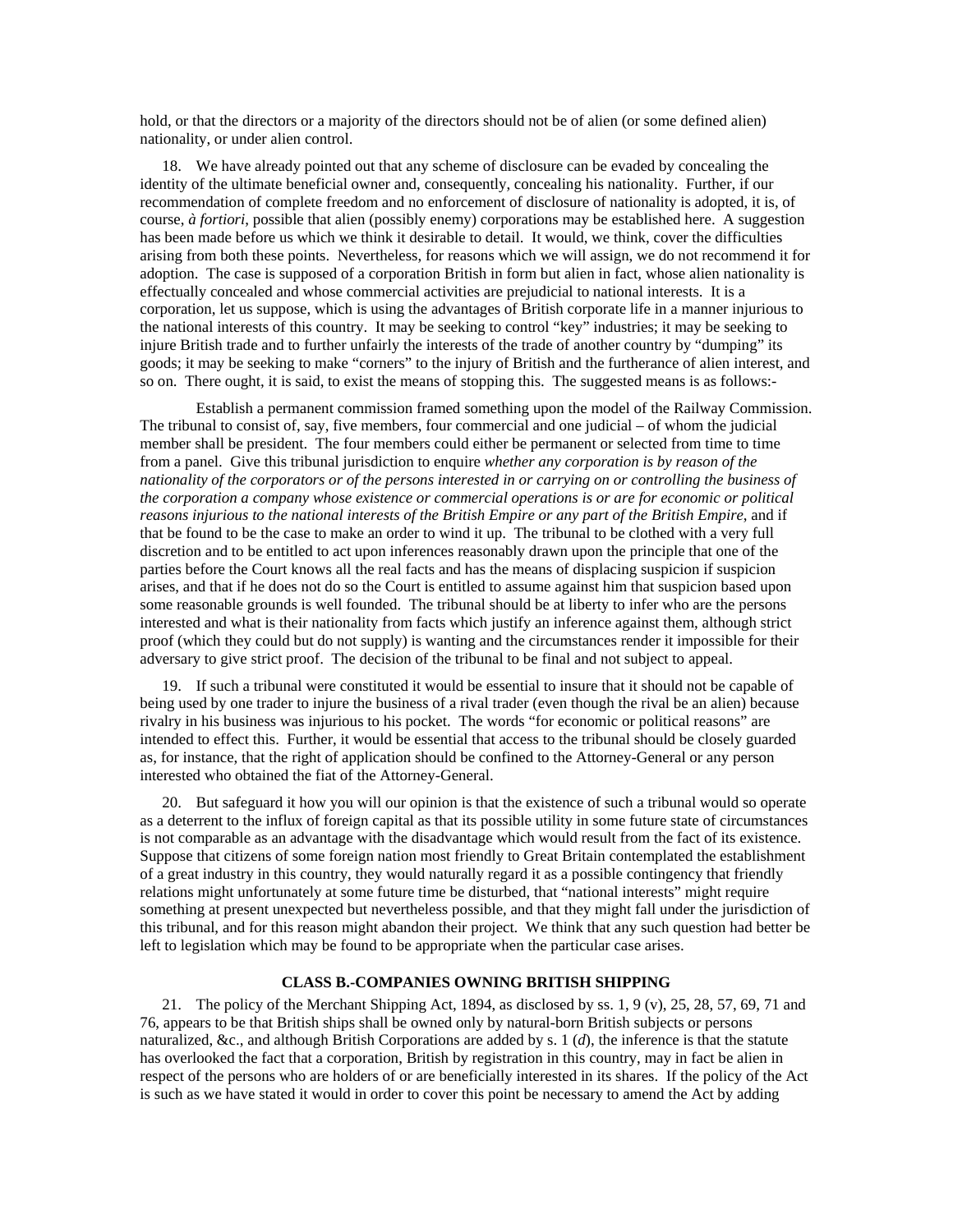words at the end of Section 1, sub-section (*d*) so that it shall read "Bodies corporate established under and subject to the laws of some part of His Majesty's dominions and having their principal place of business in those dominions *and being bodies corporate of which all the corporators and all the persons beneficially entitled to or interested in the shares of and interests in the corporation are persons falling within some one of the above sub-clauses (a), (b), and (c)*." The words added are printed in italics.

 The result would be to leave naturalised British subjects and persons made denizens by letters of denization within the privileged class. This is a point with which we do not deal as we are not concerned with the general and large question of naturalization.

22. It will be observed that the above words hit the case of every person, however remote he may be from the registered shareholder in the corporation in question. If the shares are registered in the name of A, who is trustee for B, and B is a trustee for C, and so on, and if C or any subsequent letter of the alphabet is not a British subject the corporation in question could not, if those words were introduced, hold a share in a British ship.

23. The British Shipping (Transfer Restrictions) Acts, 1915 and 1916, adopt and enlarge the above policy and extend it to mortgages of shares in ships. These were excluded by s. 34 of the Act of 1894.

24. We have heard in evidence that individual ownership, as distinguished from corporate ownership, of British ships is, in the great shipping lines at any rate, now almost unknown. Ninety or even ninety-five per cent. of British ships we are told are now owned by corporations. The question of corporate ownership is, therefore, of great importance.

25. While we proceed to express the views which we have formed in the matter, we at the same time recognise that they may involve a departure from the policy of the Merchant Shipping Act. In this connection attention may be drawn to the recommendations in this matter contained in paragraphs 330, 331 of a recently published Report to the Board of Trade (Cd, 9092) of a Committee, appointed by Mr. Runciman on  $27<sup>th</sup>$  March, 1916, consisting of shipowners and shipbuilders specially conversant with the subject.

26. We are satisfied upon evidence that the total exclusion of aliens from ownership of British ships is not essential for national safety and as a commercial matter is not expedient. A British line may be willing and desirous that its agent in a foreign port (being perhaps an alien) should have an interest in the success of the line. Or a British line may wish to make a working arrangement with, say, an American line under which each shall have, say, a one-fifth interest in the undertaking of the other. If the aggregate ownership by aliens does not confer more than 20 per cent. of the power of control they can neither carry an ordinary resolution nor defeat (much less carry) a special or extraordinary resolution. As regards the constitution of the Board, we are assured that 80 per cent. of the power of control can always secure the existence of a Board which will be representative of such nationality as that 80 per cent. approve. We therefore think that in these companies it would be sufficient to ensure that not more than 20 per cent. of the power of control should be in alien hands. We are not prepared to say that in this Class B there should be the same freedom as in Class A. We think that there should be this limit of 20 per cent.-that not more than 20 per cent. of the share capital should be held by aliens, and that those shares should carry no more than 20 per cent. of the voting power. Alternatively, we think, and indeed we should prefer, that the alien holdings should carry no vote at all-but that is a point of detail deserving further consideration.

1. It follows that in this Class B there must be disclosure of nationality and that allotment or transfer in breach of the limit should be forbidden and if made should be inoperative. Disclosure should be enforced in the manner detailed under the head of Class A in paragraph 15 of this Report, clauses (*a*), (*b*), (*c*), (*d*). Bearer shares must necessarily be forbidden.

2. Existing ownership in excess of the limit may, we think, be safely left undisturbed for the present.

3. An exemption from this legislation is necessary as regards certain ship owning corporations. There are corporations which own shipping as a subsidiary part of their undertaking, but which are not within the spirit of the veto which we seek to impose. Some of them are incorporated under the Companies Acts, others are not. The L. & N. W. Railway Company, the S.E. & C. Railway Company and other like undertakings own ships. Some gas companies and some commercial companies own colliers. Some of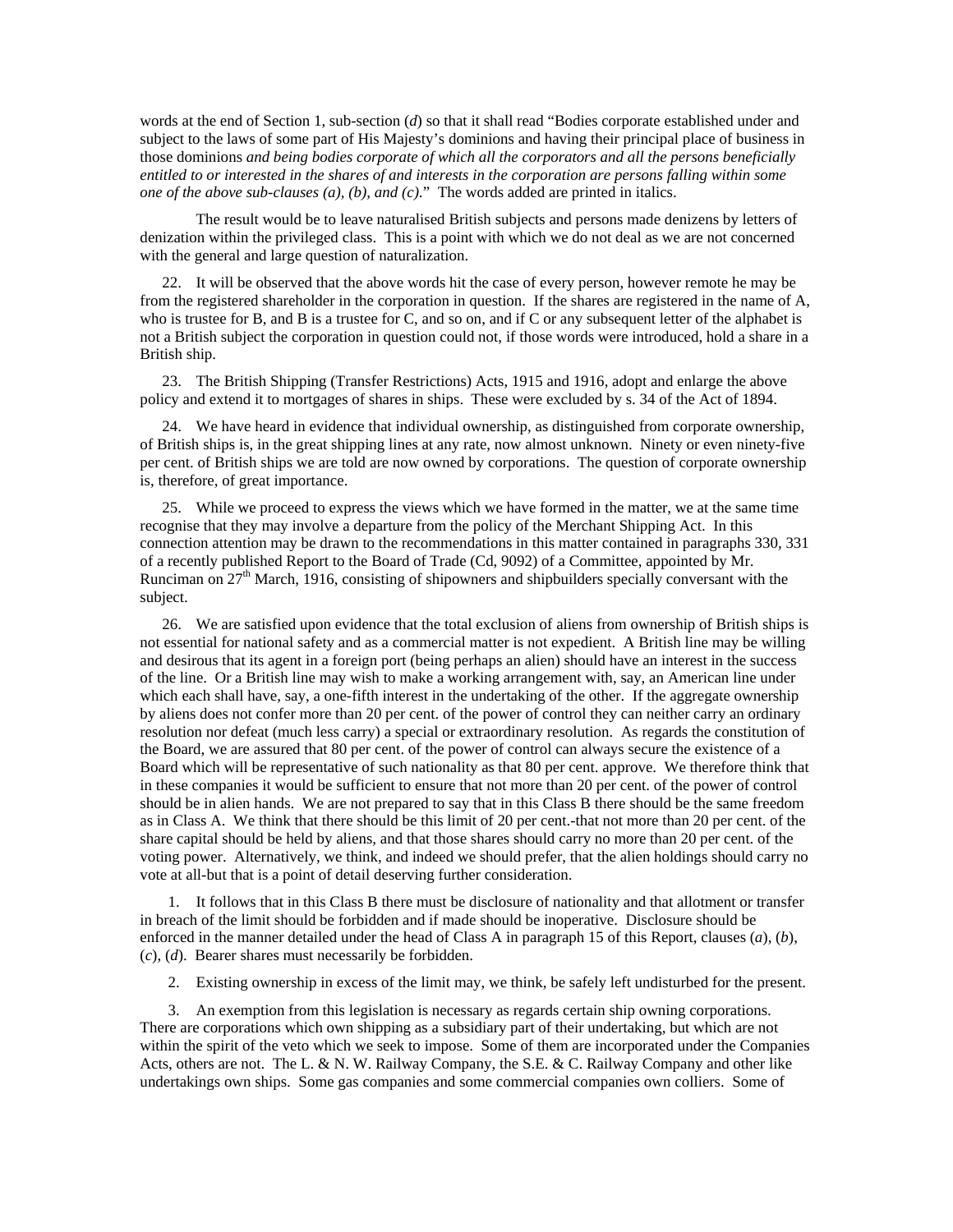these are companies incorporated under the Companies Acts. There is no intention of suggesting legislation which shall prevent, say, the L.  $\&$  N.W. Railway from having alien shareholders beyond a certain limit. There should be legislation, therefore, to the effect that a corporation which owns shipping as a subsidiary and comparatively unimportant part of its undertaking may, with the licence of a defined authority, be taken out of Class B and put within Class A if its ownership of British shipping is confined within limits stated in the licence. The authority should be the same for all corporations whether under the Companies Acts or not – say, the Board of Trade.

 [NOTE. – If our view in the above respects be adopted, the amendment above suggested in s. 1 of the Merchant Shipping Act, 1894, would not be made, but would be replaced by an amendment giving effect to the altered policy. This would be done by reference in the Shipping Act to the proposed new clauses in the Companies Act.]

# **CLASS C. COMPANIES CARRYING ON "KEY" INDUSTRIES.**

27. We shall not attempt a definition of a "key" industry. The idea intended to be conveyed by the expression is fairly well known, and it would be possible by statute to define in general terms the characteristics of a "key" industry and then remit it to a defined authority, say the Board of Trade, to determine in each particular case whether the industry is a "key" industry. We shall assume that this is done and that the question is as to any amendments in Company Law expedient to deal with a company carrying of a "key" industry when the fact that it is carrying on a "key" industry has been established.

28. The typical case that has arisen is that dealt with by the Non-Ferrous Metal Industry Act, 1918. It may be thought expedient to leave any other case of key industry to be dealt with in like manner by an Act of Parliament *ad hoc*. But for our purpose we must assume that this is not so and that we have to say how it should be dealt with by general legislation amending the Companies Acts.

29. The question whether a company is one to carry on a "key" industry could seldom or never arise at the time of its registration. The modern memorandum of association includes such a multitude of objects that a "key" industry might be *intra vires* of almost any company. The question would arise when the company is carrying on business.

The Board of Trade we think should be empowered to make at any time an enquiry whether a company in Class A is carrying on a "key" industry or not, and if it finds that it is the company should fall out of Class A and into Class C, with the result that the following provisions shall apply:-

30. *(a)* The company shall, at the direction of the Board of Trade, by notice require every registered member to make a declaration such as under the disclosure procedure which we have suggested under Class A (*See* paragraph 15) he would have had to make if he were at the date of the notice about to receive an allotment or become a transferee, and in default the member shall be excluded from voting and receipt of dividend as in section 4 of the Non-Ferrous Metal Act.

*(b)* The company shall, at the direction of the Board of Trade, by notice require the holders of share warrants to bearer to surrender their warrants for cancellation and to have their names entered in the register and to make a similar declaration, and in default the share warrant holder shall be excluded from voting and receipt of dividend as above.

*(c)* All subsequent allottees and transferees shall be subject to the obligation of disclosure as suggested under Class A. (*See* paragraph 15.)

The above will ensure disclosure (subject, of course, to the possibility of evasion as before).

31. The limits of 20 per cent. recommended in the case of merchant shipping should then be made applicable, and if the 20 per cent. limit has in fact been exceeded the Board of Trade should be empowered to apply to the High Court for an order for sale of so much of the share capital as will reduce the alien holding within the limit with a direction that the Court shall so far as reasonably possible take the shares for sale rateably from the alien holders.

32. If companies of Class A were conceded the freedom which we recommend in paras, 12 and 13, it would be easy to devise machinery by which any particular company in that class could, if circumstances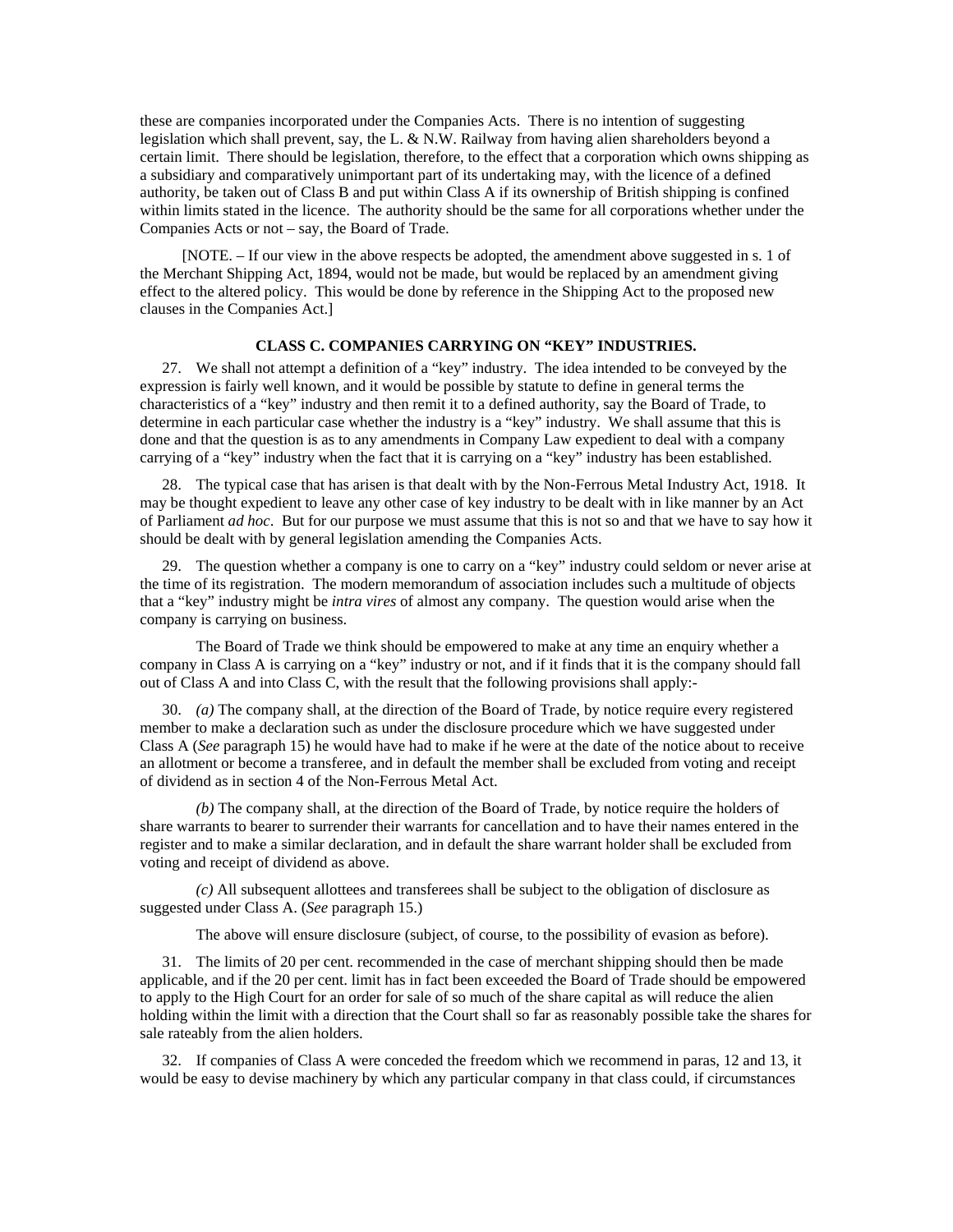rendered it desirable, be taken out of Class A and brought into Class C. We recommend that legislation should take that form.

### **INCORPORATION BY ALIENS.**

33. The reasoning which leads to the conclusion that aliens should be allowed the freedom which we recommend leads also to the conclusion that it is not expedient to prevent or to seek to prevent aliens from incorporation companies in this country. They cannot, in fact, be efficiently prevented from so doing, for by obtaining the signature of British subjects to the memorandum of association they can achieve their object and the identity of those who stand behind the subscribers can, as above explained, be effectually concealed.

### **NAME OF THE COMPANY.**

34. We have a further recommendation to make in the direction of disclosure. The name by which a company is called from many points of view a matter of no moment. But if a name be used which conveys a misrepresentation of the nationality of the company it may have a wide commercial effect. We think that there should be machinery for controlling the name employed so that a representation of nationality where the company is not British shall as far as possible be prevented. For this purpose we recommend that:-

- *a)* When application is made for registration of a new company and the name suggested states or conveys expressly of by implication British nationality the Registrar may require to be satisfied upon the question of nationality and may refuse to accept the name unless the articles of association contain clauses providing to the satisfaction of the Registrar or of the Board of Trade that the new company will in fact be British. This would apply not only when the word British or some similar word forms part of the name, but to all cases in which an implication of British nationality arises which in the opinion of the Registrar would be liable to mislead. The question whether the proposed name is liable to mislead or not should be left largely to the discretion of the Registrar. For the question whether a name will mislead or not is necessarily matter of opinion.
- *b)* When an existing company is trading under a name which states or conveys expressly or, in the opinion of the Registrar, by implication British nationality and the Registrar is satisfied that the nationality is not British, he may (subject to a right in the company to apply to the Court) call upon the company to change its name to an approved name, and if within a limited time the company fails to do so the Registrar may (subject to the like right) by order under his hand change the name to such name as he approves, and that name shall thenceforward and until some further authorised alteration of name be the statutory name of the company.

[NOTE.- There are cases in which the Registrar has already assumed that he has a power of control over such words as "Royal" or "Imperial." If legislation such as we suggest is adopted, it should be so expressed as to give the Registrar a discretion in that class of case.]

35. Considerable discretion should be left to the Registrar, for it is not every case in which a name conveyed by implication that the company was British in which it would be right to interfere.

#### **BEARER SHARES.**

36. Disclosure and bearer shares are mutually inconsistent. If a policy of disclosure is adopted bearer shares must go.

If, however, disclosure be negatived the opinion of those whose evidence we have received as to the expediency of bearer shares is divided. The balance is in favour of retaining them. By British investors they are not largely held, but British investors seem to be inclining towards them. To the foreign investors (including the American investor), they seem to appeal strongly. They attract the small Continental investor, and reach him through his local bank, which is probably a branch of or in correspondence with a London bank. The system is such as the following:- A bank domiciled in London has branches in many places abroad or has correspondents who are local bankers in places abroad. The foreign local bank is in touch with the small investor, who is perhaps interested in a particular industry such as carried on by the British company which issues the bearer shares. Share warrants in the company are taken up by or for the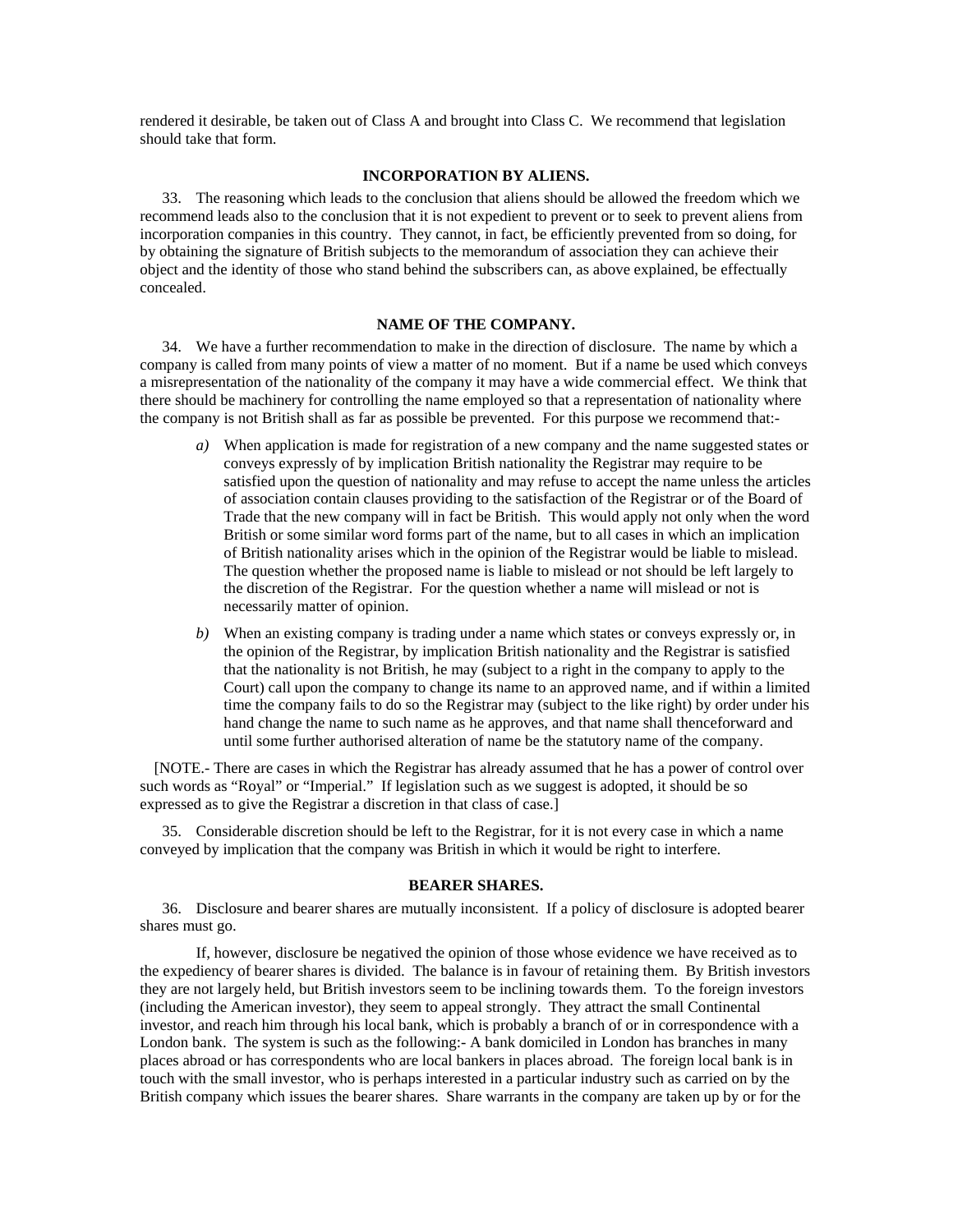small investors; they are all, in fact, placed in the control and probably in the possession of the bank in London. The result is that that bank is for all practical purposes the undisclosed member of the company in respect of the aggregate amount of the foreign holdings and is in a position to exercise the voting power. We think that bearer shares should be maintained. We have not gathered any sufficient reason for abolishing them, and the reasons in their favour are weighty. If control should become necessary the machinery would be supplied by the insertion of provisions that the company may and upon notice from the Board of Trade shall call in the share warrants for cancellation and their right to vote and to receive dividends shall be suspended until the share warrant has been superseded by registration.

## **FRESH ISSUES COMMITTEE.**

37. In answer to a question whether after the war some restriction should be imposed upon the issue of capital similar to that now exercised by the Fresh Issues Committee at the Treasury we have received replies almost without exception in the negative. Such restrictions would be quite out of keeping with the freedom which we think desirable.

We pass now to questions not directly arising out of the war or of the developments likely to arise on its conclusion.

### **ISSUE OF SHARES AT A DISCOUNT - ASSESSMENT OF SHARES.**

38. More than a quarter of a century ago Lord Macnaghten, in Ooregum Company *v.* Roper, 1892, A.C. 145, speaking of the Companies Act, said: "The dominant and cardinal principle of these Acts is that the investor shall purchase immunity from liability beyond a certain limit on the terms that there shall be and remain a liability up to that limit." The principle thus stated is quite clear, and had it been adhered to many difficulties which are now well nigh insuperable would not have arisen. The legislature has, and the Courts have – if it be not a contradiction in terms – adhered to the principle but not maintained it. The development of the law has allowed payment to be made upon shares by the transfer of property which need not be shown to be in value the pecuniary equivalent of the amount due upon the shares. Payment of commission to a person in consideration of his subscribing for shares or procuring subscriptions for shares has been allowed by Statute. But it has never in so many words been provided that the allottee of a £10 share may satisfy all liability upon the share by paying, say, £1. Neither has the Legislature said in so many words that after the £10 has been paid the company may return it or part of it to the shareholder except by the statutory proceedings for reduction of capital.

39. The question we have to consider arises when the law stands in the above illogical and indefinite form. It is of the following nature: - A company has been formed with a capital of, say, £100,000 in £10 shares. Assume that they have all been taken up and all paid in full, in cash, but that £50,000 of the cash has been lost and the market value of the fully-paid share is, say, £5. The company wants more capital, but obviously in that state of facts cannot obtain subscribers for new £10 shares on the terms that they shall pay £10. Two courses may be possible if the law allowed them:-

- *a)* The company could obtain subscribers for new £10 shares upon the terms that upon payment of £5 there should be no further liability. This would be an issue at 50 per cent. discount.
- *b*) If the company could impose on the existing holder of a £10 share that he should be liable for a further £5 per share on his £10 share, with the alternative that if he would not accept that liability he should be valued out and lose his share, receiving payment of such sum, if any, as would be attributable to his share if the company were wound up, then the company might be able to obtain a new subscriber for a £10 share on the terms that he should pay £10 for it. This would be a case of assessment upon the existing shareholder.

40. Each is a case in which new terms are imposed upon the existing shareholder against his will. His bargain was to contribute £10 to a common stock: to risk its employment in a defined trade until the will of the statutory majority of the shareholders or the intervention of the Court at the instance of shareholders or creditors stopped the trade: and to take his chance of profit from that employment. He was never to pay any more and the adventure was to continue until the money was all lost or the undertaking was stopped by a winding up. If any new adventurers came in they were to come in on the statutory terms of liability up to the nominal amount of the share. Is it desirable to alter the law? The question is one of expediency.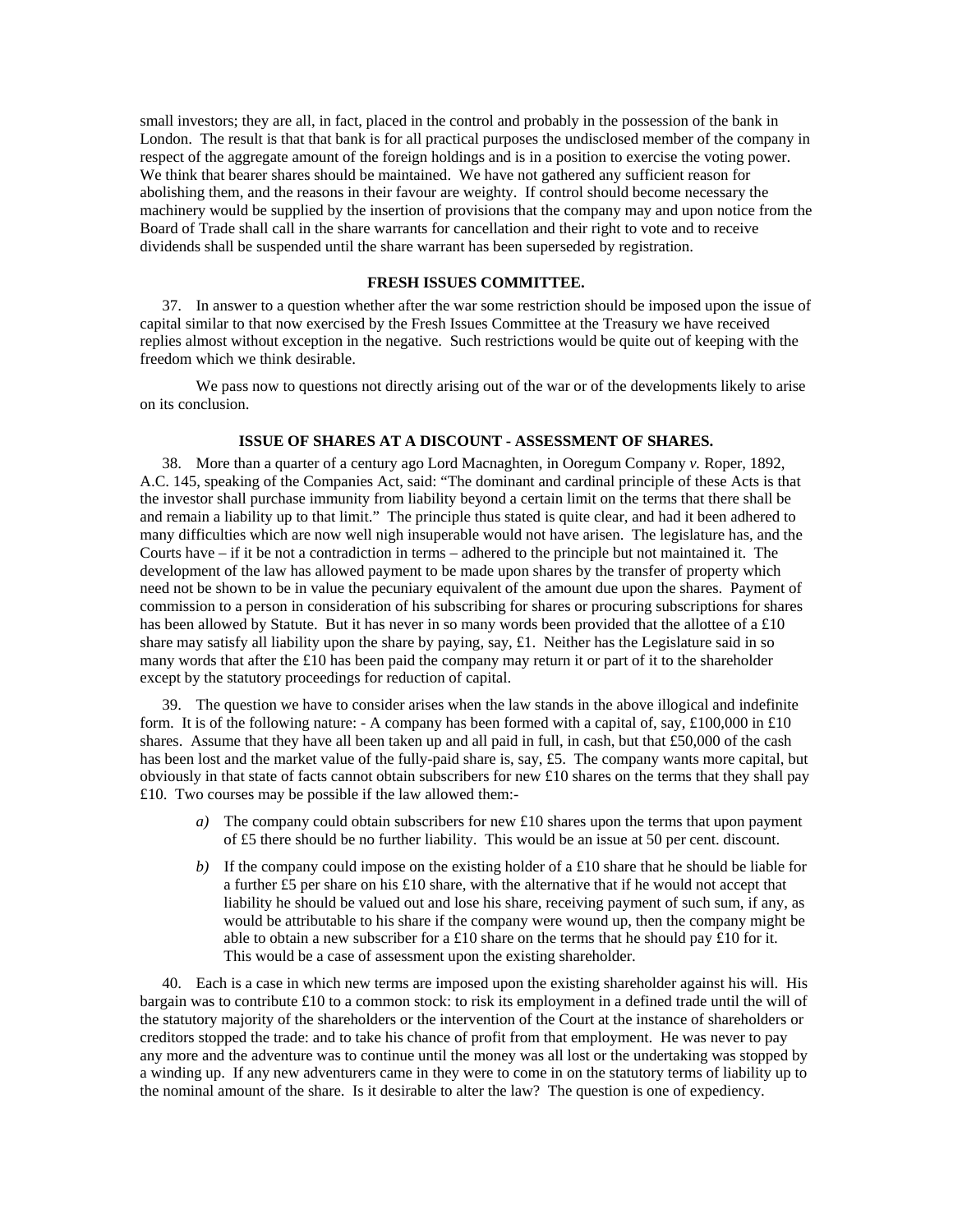41. The evidence before us leads to the conclusion that it is desirable to alter the law. But if that course is adopted it is necessary to consider another matter. If shares are to be allowed to be issued at a discount so that the full nominal capital will never be received ought payment of dividends out of capital still to be forbidden so that the full nominal capital will ever be received ought payment of dividends out of capital still to be forbidden so that the amount in fact received in respect of capital must be maintained intact except so far as it is dissipated by loss?

And yet another question – If the course proposed is adopted ought the present statutory scheme for reduction of capital to be varied and how?

Taking these several questions in order we are of opinion as follows:-

42. ISSUES OF SHARES AT A DISCOUNT.- The original principle as stated in Lord Macnaghten's words has been already so infringed that it cannot be said to continue to exist as a cardinal principle. The evidence before us is that commercially the issue of shares at a discount is desirable. There is we agree no principle in this. It is a concession to commercial experience. Principle, however, has as instanced above already been abandoned, and issue of shares at a discount is but accepting in practice that which has already been conceded in fact by allowing payment of commission in consideration of a person subscribing for shares.

43. At the same time we think that the amount of discount should be so controlled as that the provisions of the Act in respect of capital shall not be illusory. There should be a statutory limit to the discount allowable, and if the disease is so deep-rooted as that the statutory limit is not sufficient for the purpose the matter should be left to winding up. For these purposes the issue of shares at a discount should be controlled as follows. It should not be allowed at the beginning or at the earlier stages of a company's career. It should be allowed only when the company's issued share capital is at a discount, and a maximum percentage of discount should be fixed. We recommend that five years after commencement of business shall be the earliest date for issue, and that the price shall not be lower than five per cent. below the market value of the similar existing shares in issue if there be a market price, or five per cent. below the price at which the existing shares would upon transfer be taken for *ad valorem* stamp duty under the Stamp Act if there is no market price, and that the discount shall never exceed 50 per cent. Thus, if the £10 share stood in the market at £6 the price should not be lower than £5 14*s*., that is to say the discount should not exceed £4 6*s*., and in no case should the discount exceed £5. Further there should be ample provision for complete publicity. The balance sheet, the annual statement, and every prospectus should state in plain terms the discount which has been given. Section 89 of the Act of 1908 should be so amended as to exclude commission payable to a person in consideration of his subscribing for shares and to confine the word "commission" to meaning either brokerage which is a payment made for services rendered or underwriting commission which is a payment made for a guarantee given.

44. ASSESSMENT.- The object which is sought to be attained by assessment is now attained by what is called reconstruction. Reconstruction is a proceeding by which the company is put into liquidation and the assets are sold to a new company formed for the purpose with a share capital so arranged as that such of the shareholders as assent take shares in the new company with a further liability, and those who do not are paid off in liquidation. The objections to this mode of procedure are principally first that it is very expensive and secondly that a winding up always creates commercially a certain amount of prejudice. The expense arises principally from the fact that new revenue duties have to be paid exactly as in the case of a new company, although in fact the transaction really consists in rejuvenating an old one; and that a very large amount of clerical work is involved. If issue of shares at a discount is to be allowed we see no objection to allowing assessment. It sins against the original principle in a manner which is the converse to that in issue of shares at a discount. The latter allows a reduction, the former allows an increase in the amount which according to the original principle of limited liability was to be the member's limit of liability. As matters stand assessment is but achieving in another and a cheaper form that which can be done already.

45. For the protection of the minority of shareholders, however, we recommend that there shall be the following restrictions. A power to assess shares should not be allowed to be included in the memorandum or articles of association of the company either originally or by alteration of the articles. An assessment should only be made under the authority of a special resolution approving the particular assessment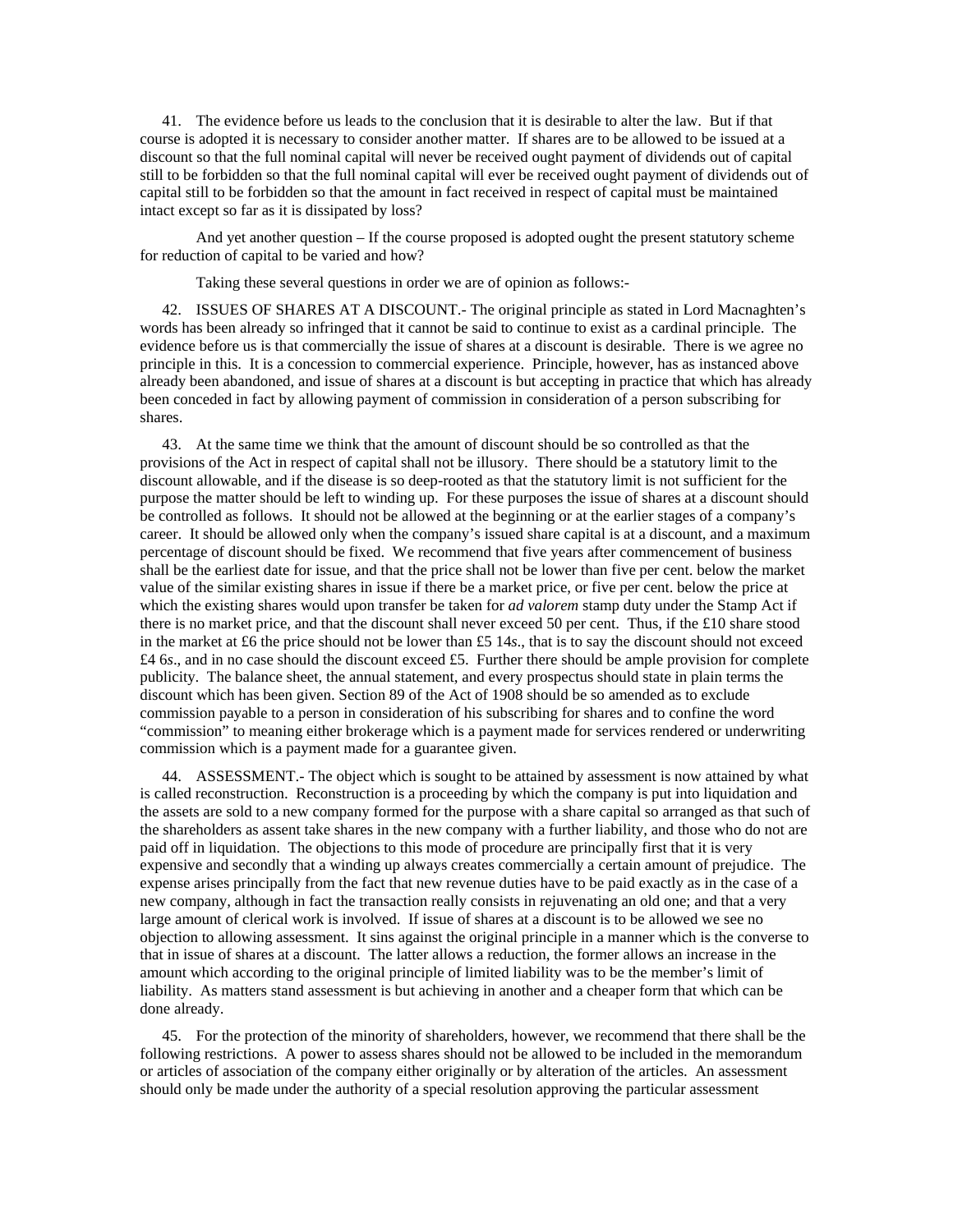proposed. It should further be provided that every special resolution must mention a sum per share to be paid in cash to such members as dissent and that the dissentient member shall be entitled at his option either to accept that sum or to demand an arbitration to determine what sum shall be paid with a further provision that there shall be only one arbitration and in that arbitration the dissentients shall appear together, but with power to any dissentient to appear separately at his own expense, or if the arbitrator shall order at the expense of the company. The costs of the arbitration to be borne as the arbitrator shall direct.

### **REDUCTION OF CAPITAL AND PAYMENT OF DIVIDENDS OUT OF CAPITAL.**

46. In the above paragraphs 44 to 47 we have gone as far as we think it expedient to go. The law as to reduction of capital and as to payment of dividends out of capital should, we think, be maintained at present.

47. Opinions have been expressed before us in favour of a principle which would abandon altogether the nominal amount of a share in a company limited by shares, and would even allow registration of a company with shares carrying no liability. The idea is that the company might sell a share in its undertaking for such sum as an interest in the company might command and that its capital fund should consist exclusively of the aggregate sum obtained by the sale of such interests as a share represents. This they contend is but the logical outcome of the condition to which the law has come by allowing issue of paid-up shares against property not of value equivalent to the nominal amount of the shares-commission for subscribing for shares-and issue of shares at a discount (if issue at a discount should now be openly allowed). They further advocate the allowance of payment of dividends out of capital, safeguarded only by provisions which would allow of the recall of capital so distributed if within a limit of time the money were required for payment of debts.

48. Your Committee are not prepared to accept any such radical alteration of the law. The present basis of limited liability in a company limited by shares is that the liability of the member is to be limited to the amount if any unpaid on his shares. (See section 2 of the Act of 1908.) If the member is to be under no liability or the amount paid on his shares is not to constitute and to be retained (subject only to loss incurred) as capital, the law must be made to rest not upon any amendment of the existing Acts but upon legislation starting from a different point of departure and proceeding upon wholly different lines.

49. In the recommendations which we have made in this Report we have gone as far in the direction of meeting the views above indicated as we think it possible to go if the fundamental principle of the present law is to be observed at all. And, as we have already stated, we should not have been prepared to go so far but for the fact that the original principle of the Act of 1862 has already been so largely ignored as that a further concession to commercial opinions will probably do no harm and would in fact only openly permit that which under the law as it at present stands can in fact be achieved.

### **MEMORANDUM OF ASSOCIATION.**

50. The Companies Acts require that the memorandum of association of a company shall state "the objects of the company." It was laid down more than forty years ago in Ashbury Railway Carriage Company *v.* Riche, L.R. 7, H.L. 653, that the memorandum of association is the company's charter and defines the limitation of its activities and the destination of its capital. It is perhaps not matter of surprise that under these circumstances commercial men looked to see whether in the memorandum of association were to be found words justifying the particular commercial transaction into which they contemplated entering. But in so doing they forgot that that which the Act required the memorandum to state was "the objects of the company," and not the powers by the exercise of which those objects were to be attained. For instance, the object of the company might be to open and carry on an hotel at Dover. To achieve that object the company must have power to hold land to erect a building, to buy furniture, to employ a staff of servants, and so on. But none of these were objects. They might and probably would further want to borrow money, giving very likely a mortgage on the property. But borrowing was not their "object"; it was an act which they would do if they could in order to achieve their object, viz., to run their hotel as a commercial success. However, an evil practice grew up of crowding into the memorandum of association words that would cover every conceivable act which the corporation could under any circumstances desire to do. Objects were buried and concealed in an accumulated mass of powers. The resulting mischief was twofold. The intending investor who ought to have been informed with reasonable clearness as to what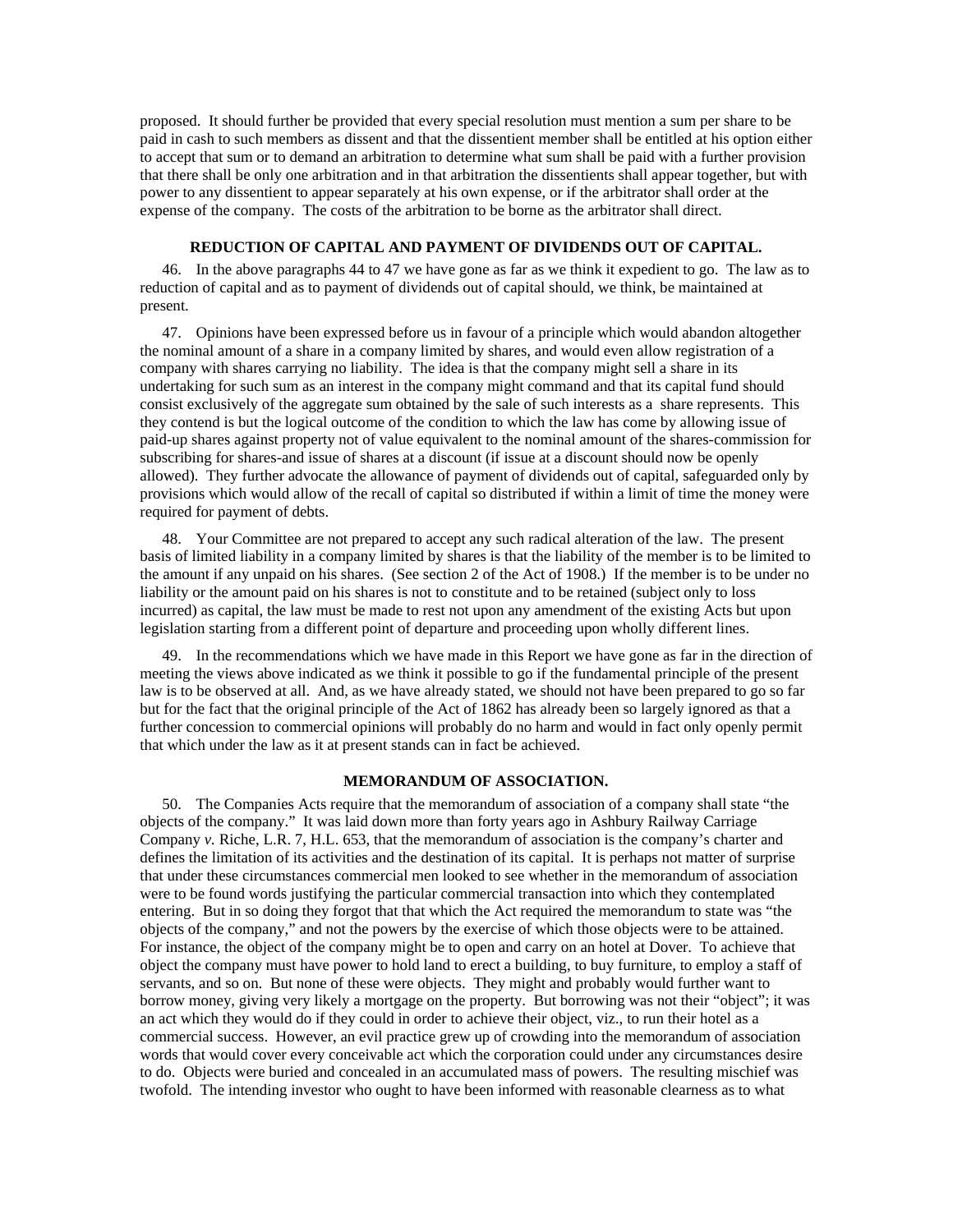was the trade in which his money was to be risked could often learn nothing except that his money might be used for any conceivable purpose. And the intending creditor was deprived of the advantage of knowing what his intending debtor could and could not do in the employment of its capital.

51. This abuse reached its climax in the case of the Anglo Cuban Company, recently argued in the House of Lords under the name of *Cotman v. Brougham*. The memorandum of association of the company there in question after 30 paragraphs of the widest kind, very few of which defined objects at all, concluded with a clause to the effect that the objects set forth in any paragraph should not be restricted by the terms of any other paragraph and that none of the paragraphs or the objects specified in them should be deemed subsidiary or auxiliary to the objects mentioned in the first paragraph. Having regard to the provision in section 17 of the Act of 1908 that the Registrar's certificate of incorporation is conclusive evidence that all requirements of the Act in respect of registration and of matters precedent and incidental thereto have been complied with and that the association is a company authorised to be registered and duly registered under the Act, the House of Lords was compelled to assume that this was a memorandum of association which stated "the objects of the company."

52. We recommend that the Act be amended by providing that the memorandum of association must state the objects but must not state the powers of the company, that such powers of the company as it is thought necessary to state shall be stated in the articles, and that there should be introduced into the Act a section providing that every company shall have certain powers as detailed in the section except in so far as the articles of association exclude them. The power of borrowing of subscribing for shares in other companies of purchasing other businesses and a number of similar and other powers would then find their proper place and the memorandum of association would be reduced to its proper function in defining the trade of the company or other the object which it is to pursue with a view to earning profit.

# **REGISTRAR'S CERTIFICATE.**

53. As the law at present stands the Registrar's certificate is conclusive upon the matters mentioned in Section 17. This throws a very heavy burden of responsibility upon an official who has neither the time nor the means of being satisfied upon all the matters on which his action is to be conclusive. It is certainly of the first importance that when the company is about to contract engagements there should be no room for doubt whether it is a corporation or not. But we think the Act goes too far. If the requirements of the Act have not in fact been complied with; if (say) the association was not one authorised to be registered under the Act; if the so-called memorandum of association is not a memorandum of association such as the Act requires there ought to exist the means of questioning this provided that it can be done with justice to those who have dealt with the body as a corporate body. This can be achieved if the body be treated as a corporate body during its existence, but that existence can be brought to an end upon the ground that it never ought to have begun. We recommend that it shall be a ground for winding up a company that the requirements of the Act in respect of registration or of matters precedent or incidental thereto have not been complied with or that it was not an association authorised to be registered under the Act, and that upon that application the Registrar's certificate shall not be evidence conclusive or at all. Lord Davey's Committee by para. 16 of their report in June, 1895 (C. 7779), recommended a clause making it a cause of winding up that a certificate of incorporation has been obtained by fraud, misrepresentation or mistake, or by a wilful violation of any provision of the Companies Acts. And they added to it a recommendation that there should be cause for winding up if the Court is satisfied that the company was formed or that its business has been carried on with the intent or in such manner as to defraud, defeat or delay the creditors of the company or of any other company or person, or for any fraudulent or illegal purpose. With these recommendations we agree.

54. While it should be a ground for winding up that the requirements of the Act have not been complied with it should be left to the discretion of the Court to make or to refuse a winding up order on that ground according as it is or is not just and equitable that an order should be made. If, for instance, the defect does not go to the root of the matter or if the business and the position of the company are such as that it ought to be allowed to go on, or if creditors would be prejudicially affected by a winding up, the Court should have power to refuse an order and (if it thinks fit) to give validity to the invalid registration.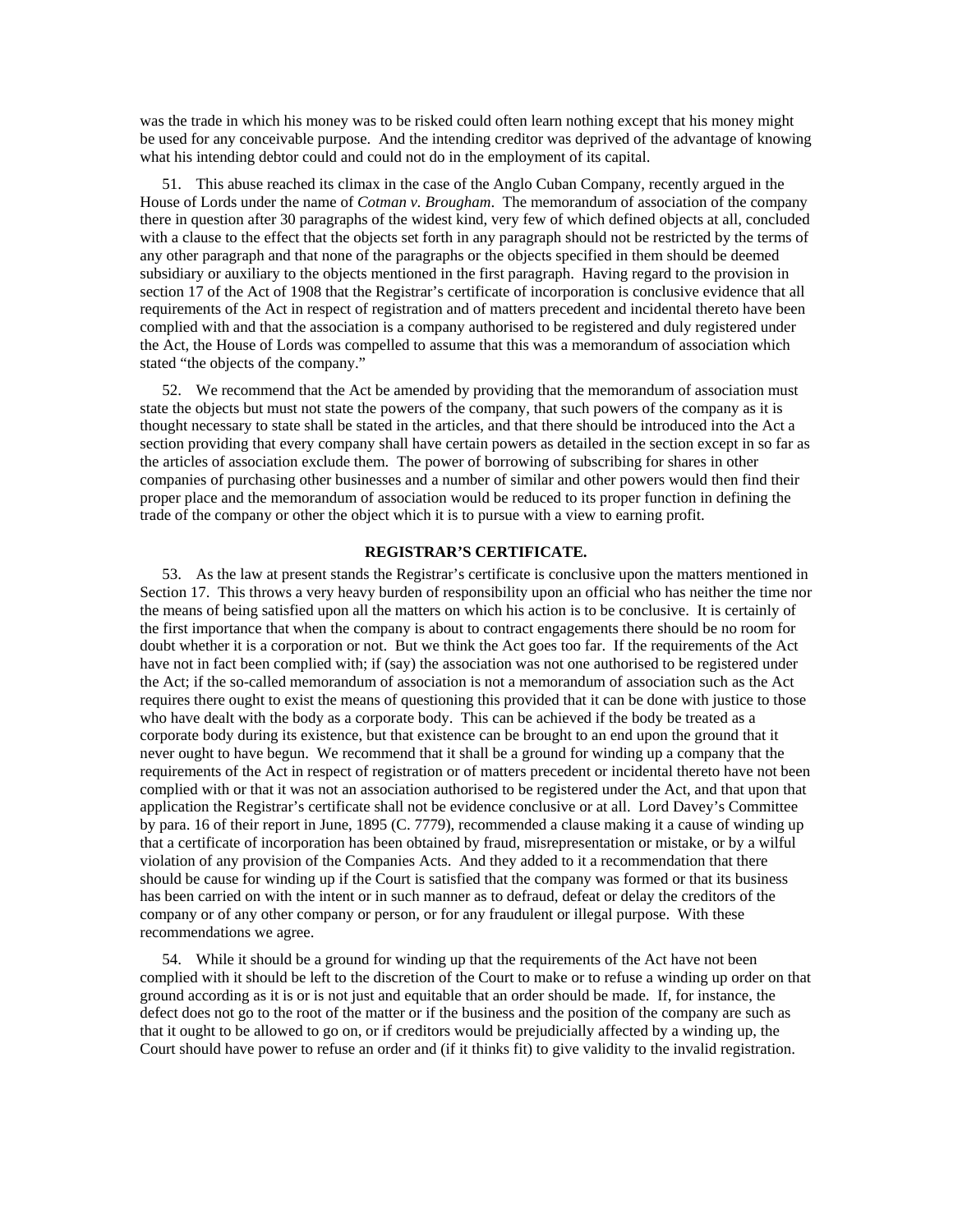## **AUDIT AND AUDITORS' CERTIFICATE.**

55. We have made enquiry into the question whether the law should be amended by requiring that the auditors must have some and what professional qualification. We do not make any recommendation to that effect. We have not traced any mischief which requires remedy in the matter.

56. Section 113 of the Act of 1908 requires that the auditors shall report whether the balance sheet "is properly drawn up so as to exhibit a true and correct view of the state of the company's affairs according to the best of their information and the explanations given to them and as shown by the nooks of the company." We have made enquiry whether the words "and as shown by the books of the company" should be omitted and the certificate should be that the balance sheet exhibits "a true and correct view of the state of the company's affairs." We are without hesitation of opinion that it would be highly inexpedient indeed, we may say impossible, to require a certificate in that form. The decisions in London and General Bank (No. 2), 1895, 2 Ch. 673, and Kingston Cotton Mill Co., 1896, 1 Ch. 331, 2 Ch. 279 have delimited with great distinctness the extent and limits of the auditor's responsibility. We do not think they can reasonably or profitably be extended.

### **DISCLOSURE OF PROFIT AND LOSS.**

57. Section 26 (3) of the Act of 1908 provides that the annual summary required of every company other than a private company must include a statement in the form of a balance sheet, but the balance sheet need not include a statement of profit and loss. We have made enquiry whether a profit and loss account ought to be included. We do not recommend that it be required. As a commercial matter publication of profit and loss ought not to be required in the absence of very strong reason, and we do not find that such reason exists. To require from a corporation a public disclosure of profit and loss which is not required from a firm or an individual, gives an unfair advantage to a competitor in trade and does not commend itself to our judgment. But we think that it may reasonably and without public mischief be required that the statement in the form of a balance sheet to be included in the annual summary shall state the amounts or rates of dividend which have been paid since the last balance sheet or are proposed for payment as the result of the trading. And we recommend an amendment of the law to that effect.

## **PAYMENT TO DIRECTORS FREE OF INCOME TAX.**

58. We have learned that there exists a practice in some companies of making the payments to directors quà directors free of income tax, including supertax. Assume that a director's fees are to be £100 a year free of income tax and supertax. The additional sum which he in fact is paid by reason of his being relieved of income tax is a sum not fixed but varying according to what his aggregate income from all sources may be. The rate demandable from him for income tax may be 6*s*. in the pound or may be some less sum. Further (and this is the mischief at which we point in particular) the supertax of which he is relieved may vary in a very much larger degree. If his aggregate income is small there may be no supertax demandable at all. If it be large the supertax may be 4*s*. 6*d*. in the pound. The payments which the directors receive should be of an amount openly stated and plainly known without any necessity of computation to every member of the company. The sums payable to directors are in some cases large, so that the additional sum due to relief at the expense of the company from income tax and supertax may be substantial. The shareholders ought to know what the directors' remuneration is. We recommend that payment to directors free of income tax or of supertax shall be forbidden.

### **DISTINGUISHING NUMBERS OF SHARES.**

59. Section 22 of the Act of 1908 requires that each share shall be distinguished by its appropriate number. The present system of denoting numbers attached to shares creates a very large amount of clerical work. Shares of very small nominal amount – not infrequently as low as a shilling, and very frequently as low as £1 – are now common and this is true of very large concerns. The preparation and checking of transfers and the records in the company's books in such cases involve a large amount of clerical work. We have been pressed in evidence by gentlemen who represented the Institute of Secretaries to recommend that upon these grounds the distinguishing numbers of shares shall be abandoned. We are not satisfied that as regards fully paid shares-or even as regards partly paid shares-the distinguishing numbers are essential for any useful purpose. But we find that the Committee of the Stock Exchange and some of the Banks wish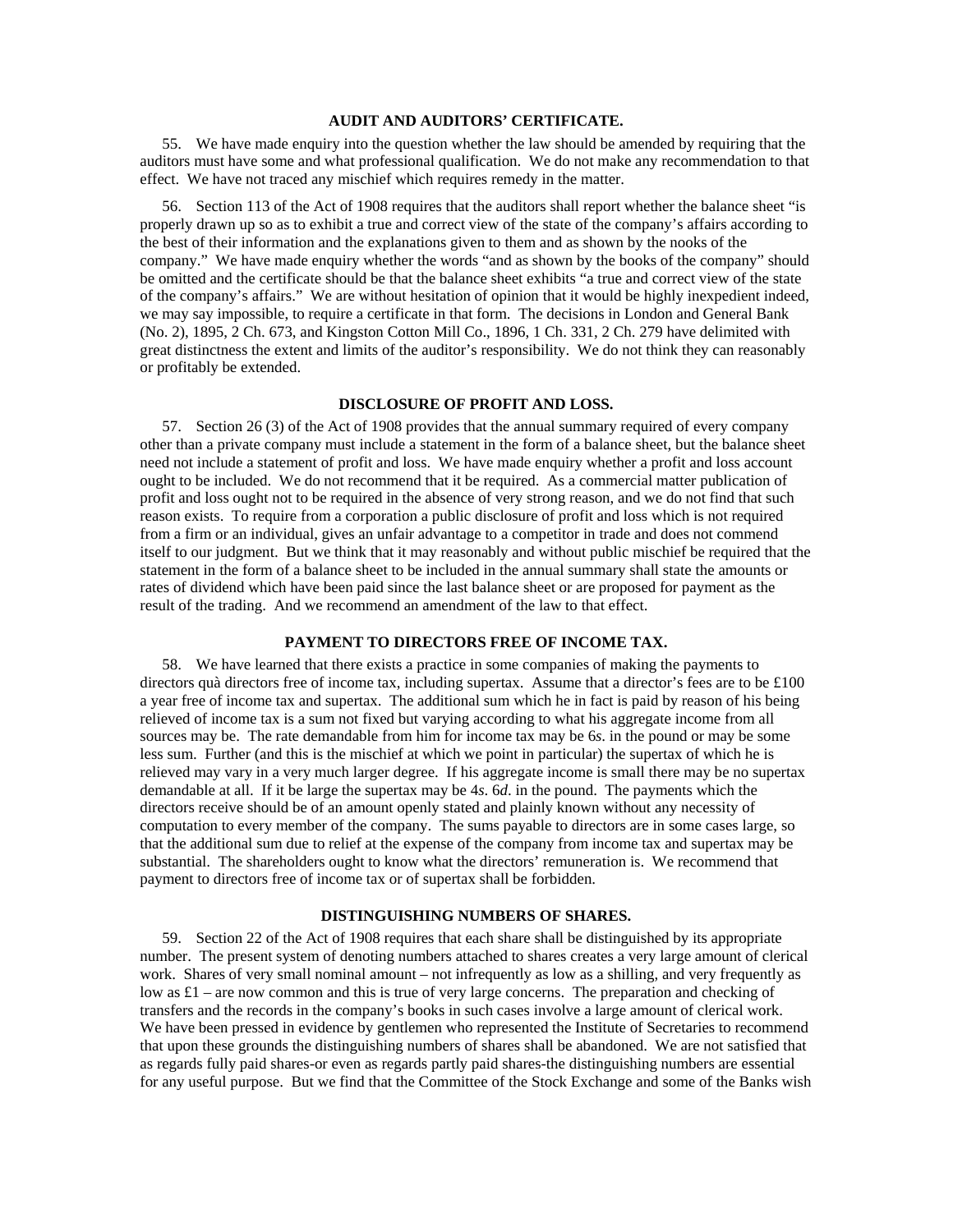to retain them (although others do not), while the Chambers of Commerce are divided in opinion. On the whole we do not in this state of opinion recommend that distinguishing numbers be abandoned.

#### **PRIVATE COMPANIES.**

60. We have ascertained from the Board of Trade that (approximately not exactly) the total number of companies on the register is 66,000 and of these no less than 50,000 are private companies. These figures show and the evidence before us has shown that the private company has met a want. The principal attraction of the private company lies in the fact that the company need not make the annual statement required by Section 26 of the Act of 1908. It avoids the necessity of an annual publication of facts from which the success or failure of its trading may be ascertained. The private company might no doubt be used for purposes of fraud, but there is no evidence before us that it is so used. It has been on its trial for about 10 years. We think it has up to the present justified its existence and should be left undisturbed.

### **GENERAL OBSERVATIONS.**

61. In addition to the several matters upon which we have above submitted observations and recommendations a number of other matters have been the subject of evidence before us and have been considered and discussed by the Committee.

Evidence has been given before us upon such subjects as whether a company should be restricted in respect of borrowing, whether floating charges upon all present and future assets should be allowed, whether the requirements of the Act as regards prospectuses are sufficiently exacting, whether those requirements should be extended to foreign companies, whether a vendor to the company should be allowed to take shares or debentures in payment, and if he takes shares whether he should be precluded from selling them for some and what time, whether promoters in the form of corporate bodies should be allowed, whether investigation at the public expense of the affairs of a company where there is reason to suspect fraud ought to be facilitated, whether incorporation by registration should be deferred until some defined amount of capital shall have been subscribed and paid up in cash. Most of these were exhaustively considered by Lord Davey's Committee in 1895. Upon none of these do we find that any sufficient grievance or mischief exists to call for any alteration at the present time of the existing law. Some are already controlled and much better controlled by regulations of the Stock Exchange than they could be by legislation. One which was tried in the form of provisional registration was after experience abandoned in 1856, and Lord Davey's Committee reported against it in June, 1895 (*see* para. 24 of their Report, C. 7779).

We have received from several sources, such as  $(1)$  a memorandum from the Registrar of Joint Stock Companies; (2) suggestions from the Official Receiver in Companies Liquidation, and (3) correspondence from persons and bodies conversant with and interested in the branch of the law with which we have to do, numerous suggestions as to points, some of minor others of greater importance, in which it is said that the Companies Acts might with advantage be amended.

62. We have considered that it is not within the spirit of the reference under which we are sitting to deal with matters such as these, or at any rate, that we ought not to delay this report in order to investigate them. Our primary duty we have taken to be to enquire and report as to amendments expedient having regard to circumstances arising out of the war and of the developments likely to arise on its conclusion. We have given these words-prefaced as they are by the word "particularly"-a liberal interpretation, and have gone into some matters which appeared to us of importance sufficient to justify our including them. But we have not thought it right to go into a general enquiry as to amendments in the law which do not bear upon the exceptional state of circumstances with which we are asked to deal.

63. We desire to express our appreciation of the zeal and ability shown by Mr. W. Walter Coombs in the discharge of his duties as Secretary to the Committee.

We have the honour to be

Your obedient Servants,

| WRENBUIRY.         | <b>JAMES MARTIN.</b> | <b>OWEN PHILIPPS.</b> |
|--------------------|----------------------|-----------------------|
| A. S. COMYNS CARR. | ALGERNON H. MILLS.   | WILLIAM PLENDER.      |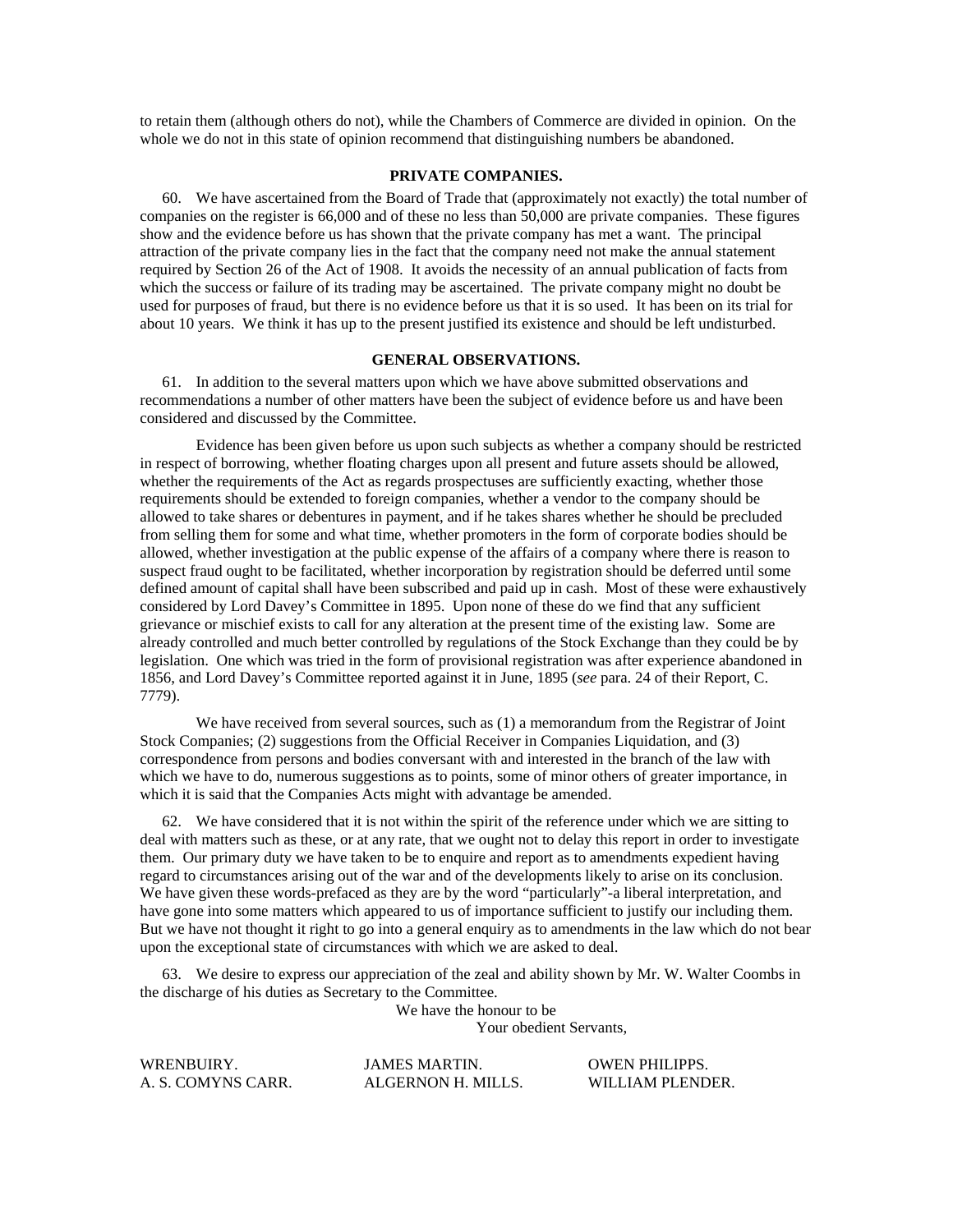FRANK CRISP. RICHD. D. MUIR. A. W. TAIT. F. GORE BROWNE. H. A. PAYNE.

G. W. CURRIE. C. T. NEEDHAM. J. A. TORRENS-JOHNSON.

W. WALTER COOMBS,

*Secretary.* 

*July* 15*th*, 1918

Mr. Torrens-Johnson dissociates himself from the recommendation that companies should be empowered to issue shares at a discount, and he has signed the foregoing report subject to that reservation.

# **NAME OF THE WITNESSES WHO HAVE GIVEN EVIDENCE.**

LORD FARINGDON. Mr. W. WATKINS. Mr. CLAUSON, K.C. Mr. W. H. STENTTFORD. Mr. FREDK. WHINNEY. **Mr. R. A. PINSENT.** LORD CUNLIFFE. Mr. J. W. BUDD Mr. HAROLD BROWN. Nr. S. E. CASH. Mr. H. E. BURGESS.

Mr. ERNEST COOPER. Sir ALFRED A. BOOTH, Bart. The Rt. Hon. F. HUTH JACKSON. The Hon. Mr. Justice YOUNGER. Mr. A. W. FLUX Sir JOHN R. ELLERMAN, Bart.

### **RESERVATION BY MR. A. S. COMYNS CARR.**

 It is with particular regret that I find myself unable to sign the Report without adding the following reservations. This is especially so in view of the fact that I have been unavoidably prevented from attending a considerable number of the meetings of the Committee. I have, however, carefully considered the evidence which has been given and the replies received to the questionnaire issued by the Committee, and while in agreement with the greater part of the Report, and in particular with the recommendation that no steps should in general be taken to control the holding of shares by aliens, I consider it my duty to express my dissent from the following conclusions:-

1. Those relating to companies owning British shipping (paragraphs 21-29 inclusive).

The main question seems to me to be whether the experience of peace and war has shown that on balance this country has lost or gained more by permitting ships to be registered as British ships when they are owned by a company which has alien shareholders. It is to be noted that it is not usually a question of permitting a ship which would in any case be British to be under the control of aliens; the question is whether, if a number of persons, some or all of whom are aliens, own a ship, they should be permitted to register it as a British ship by forming themselves into a British company and establishing an office in the British Dominions. If they were not permitted to do so they would still own the ship, but register it as a foreign ship in some other country. It appears that a number of ships were registered here before the war by companies with alien shareholders (some even with enemy shareholders). They were (as the Committee were informed by a very distinguished representative of the shipping world) managed in this country; the profits earned by them were subject to our taxation; they were obliged to conform to the regulations of our Merchant Shipping Acts; they carried officers and men who were members of the Royal Naval Reserve; on the outbreak of war our Government was able to requisition the ships owing to their British registration and without regard to the nationality of the shareholders in the companies owning them.

It appears to me that all of these consequences have been highly advantageous to this country, and that none of them would have ensued if British registration had been refused to the ships in question. I have not been able to gather from the evidence on the subject (which shows considerable divergence of opinion) what are the disadvantages alleged on the other side. In any case in which the management has been suspect it has been open to the authorities during the war to supersede it by that of official controllers, if they did not wish to adopt the simpler and more efficacious remedy of requisitioning the ships. It is true that as the Merchant Shipping Acts now stand it was, until the passing of the British Ships (Transfer Restriction) Acts, 1915 and 1916, possible at any moment for the owners of a British ship to dispose of it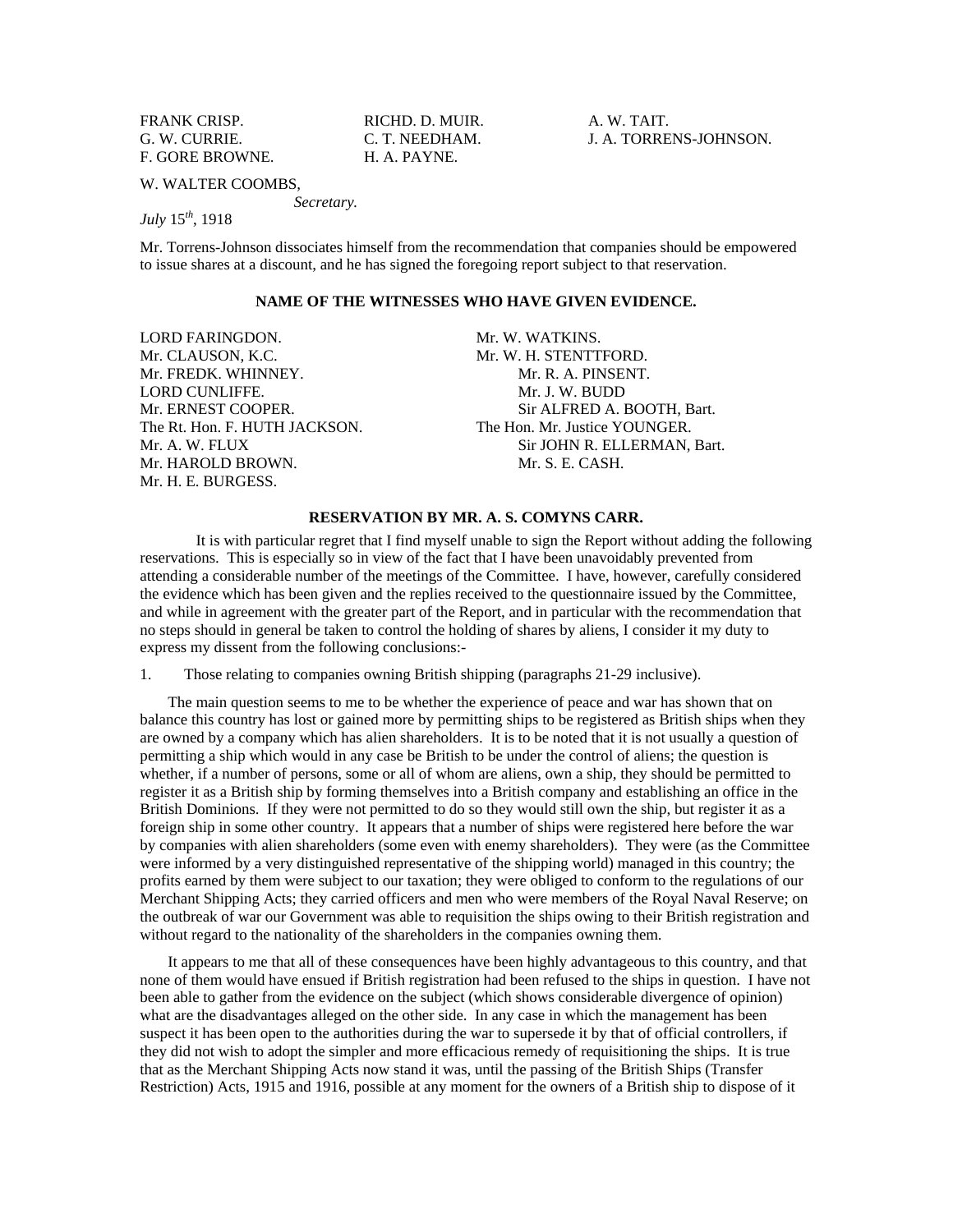and remove it from the register; it may be that it would be wise to alter this in future, and to require at least a substantial notice before the removal of a ship from the register; but in any case the position can be no worse than it would have been if the ship had never been on the register.

For these reasons I am unable to concur in the recommendation of my colleagues.

2. Those relating to Key Industries (paragraphs 30-35 inclusive).

For similar reasons I am unable to concur in these recommendations. Again it appears to me that the important thing is to get the industries established in this country, and that the question of their ownership is of secondary consequence. In many cases, industries of the kind rather vaguely described as "Key industries" are the subject of patents which may be taken out by aliens; the policy of the Patents and Designs Act, 1907, is to compel such patentees to manufacture the patented article in this country; these recommendations seem to me to be in conflict with that policy, of which I approve. Further, if aliens are not permitted to own such industries here, they will merely establish them elsewhere, and it by no means follows that any British subject will establish them here. In any case these recommendations would not prevent aliens from carrying on the same industries in this country as individuals or firms or by means of companies registered abroad. If restrictions are desired (which I deprecate) it seems to me that they would have to be imposed by a system of licensing similar to that adopted in the Non-Ferrous Metal Industry Act, 1918.

#### 3. Those relating to disclosure (paragraphs 15 and 16).

While agreeing that any system of enforcing disclosure of the nationality of shareholders must be cumbrous, and only partially effective, I would suggest that if any is adopted it should be confined to the element of control-*ie*., it might be enacted that no voting power should attach to a share and no remedy be available in respect of a debenture, unless there had been lodged with the company (or filed with the Registrar) a reasonable time previously and confirmed at the time, declarations by the registered holder, and if he is a trustee, by the person or persons (or, in case any of them is a minor, his parent or guardian) claiming to be for the time being the ultimate beneficial owners, giving such particulars as may be required. As long as a declaration is furnished by some person who swears that he is the ultimate beneficial owners, intermediate trustees can (it seems to me) be ignored, and the risk of evasion is confined to the case where that person is prepared to commit deliberate perjury. This method would not interfere with bearer shares, nor with the free transfer of any securities, since the declaration would only be required as a condition of voting or otherwise exercising a right of control, and not as a condition of ownership. There may be certain advantages in knowing who are the real controlling parties in a company, apart altogether from the question of nationality.

#### 4. General Observations (paragraphs 64 and 65).

I cannot agree that the subjects dismissed in these two paragraphs were unworthy of the attention of the Committee. They are concerned mainly with the better prevention of various methods of company promotion and management which have involved the investing public in serious losses in the past. This appears to me to have a very special importance "having regard to circumstances arising out of the war and to the developments likely to arise on its conclusion." We have seen during the war a remarkably widespread diffusion of money, and a wonderful growth in the habit of investment, among classes of the population to whom both are a novelty. It is computed that no less than 13,000,000 people are directly interested in various forms of Government war securities. After the war be expected that a large number of people who never were investors before will be willing to entrust their savings to commercial companies, but will not be very well equipped to select those which are worthy of their confidence. Simultaneously there will be a large crop of new schemes appealing for public support, mostly *bonà fide*, but offering unique opportunity to the fraudulent and over-sanguine. In my opinion it would be a disaster if by such means the money of the new class of investors were to be lost, and they were ultimately to be frightened away.

 As the majority of the Committee have abstained from dealing with these questions, I can hardly go into them in detail, and will only say that in my view the radical defect of our present system is that we allow companies to be registered, prospectuses to be issued, shares to be allotted, practically without check (except in mere formalities), and it is only after the harm is done and the money spent (often years after),